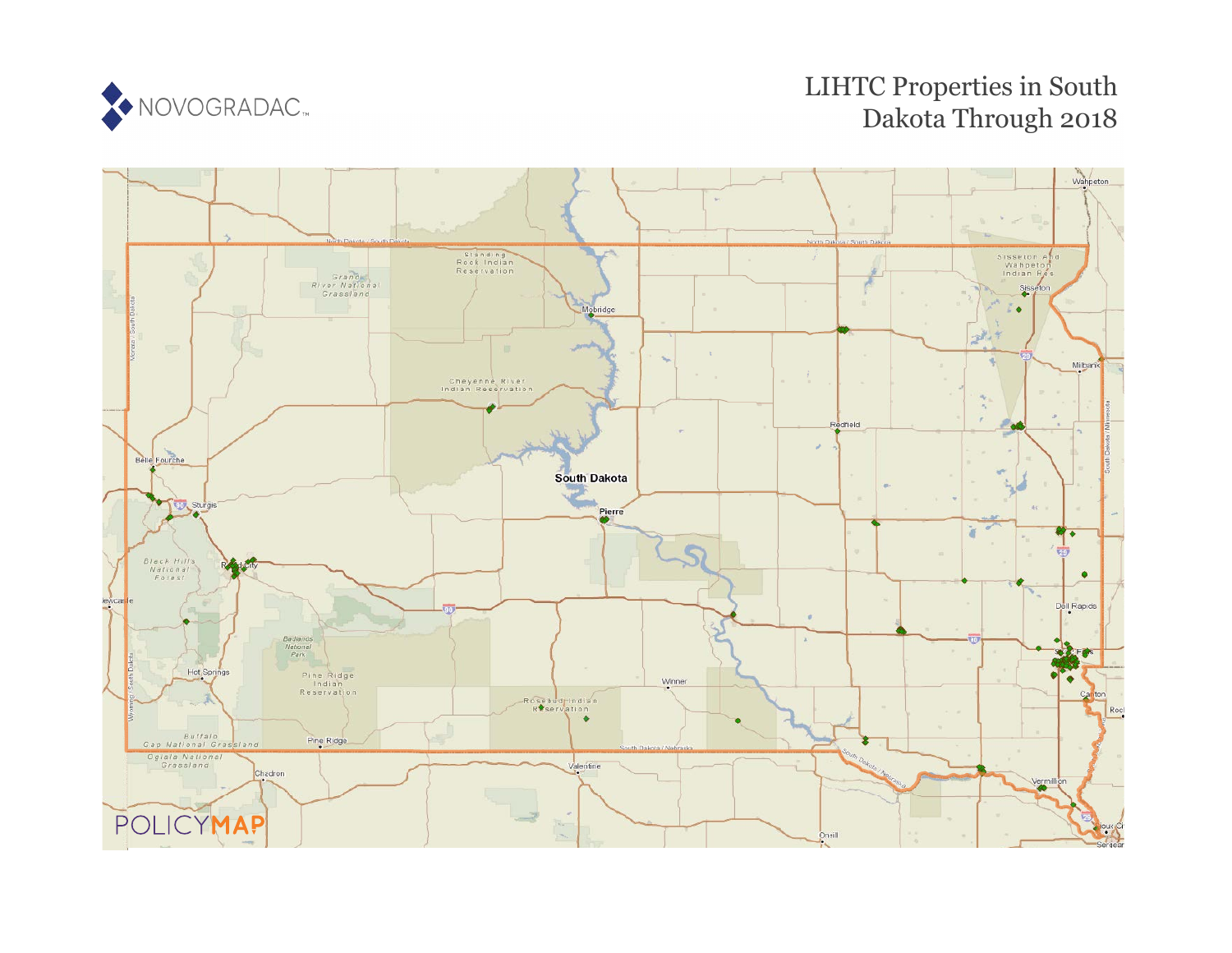| <b>Project Name</b>                        | <b>Address</b>                                  | City               | <b>State</b> | <b>Zip Code</b> | <b>Nonprofit</b><br><b>Sponsor</b> | <b>Allocation</b><br>Year | <b>Annual</b><br><b>Allocated</b><br><b>Amount</b> | <b>Year Placed</b><br>in Service | <b>Construction Type</b>                                | <b>Total</b><br><b>Units</b> | Low<br><b>Income</b><br><b>Units</b> | <b>Rent or</b><br><b>Income</b><br><b>Ceiling</b> | <b>Credit</b><br><b>Percentage</b>          | Tax-<br><b>Exempt</b><br><b>Bond</b> | <b>HUD Multi-Family</b><br><b>Financing/Rental</b><br><b>Assistance</b> |
|--------------------------------------------|-------------------------------------------------|--------------------|--------------|-----------------|------------------------------------|---------------------------|----------------------------------------------------|----------------------------------|---------------------------------------------------------|------------------------------|--------------------------------------|---------------------------------------------------|---------------------------------------------|--------------------------------------|-------------------------------------------------------------------------|
| <b>JEFFERSON COURT</b>                     | 400 11TH ST NE WATERTOWN                        |                    | SD           | 57201           | No                                 | 2002                      | \$0\$                                              | 2003                             | Acquisition and Rehab 24                                |                              | 24                                   |                                                   | <b>Both 30%</b><br>and 70%<br>present value | No                                   |                                                                         |
| <b>ROSE CREST</b><br><b>TOWNHOMES</b>      | 3316W<br><b>RAMBLER PL</b>                      | <b>SIOUX FALLS</b> | ${\rm SD}$   | 57108           | No                                 | 2002                      | $\$0$                                              | 2003                             | New Construction                                        | 77                           | 77                                   |                                                   | 70 % present $\,$ No $\,$<br>value          |                                      |                                                                         |
| STONEBRIDGE APTS                           | 22 EIGHTH AVE WATERTOWN<br>$\rm NE$             |                    | $\rm SD$     | 57201           | $\mathbf{N}\mathbf{o}$             | 2002                      | \$0\$                                              | 2003                             | Acquisition and Rehab 27                                |                              | 27                                   |                                                   | <b>Both 30%</b><br>and 70%<br>present value | No                                   |                                                                         |
| TOWN SQUARE APTS,<br><b>PHASE I</b>        | 505 W MAIN ST VERMILLION                        |                    | ${\bf SD}$   | 57069           | Yes                                | 2001                      | \$0                                                | 2003                             | Acquisition and Rehab 40                                |                              | 40                                   |                                                   | <b>Both 30%</b><br>and 70%<br>present value | No                                   |                                                                         |
| <b>WEST POINTE</b><br>TOWNHOMES PHASE<br>Ш | 4302W<br><b>ANTELOPE DR</b>                     | <b>SIOUX FALLS</b> | ${\rm SD}$   | 57107           | $\rm No$                           | 2002                      | $\$0$                                              | 2003                             | <b>New Construction</b>                                 | 20                           | 20                                   |                                                   | $70\,\%$ present $\,$ No value              |                                      |                                                                         |
| <b>WESTERN HEIGHTS</b><br>APTS             | 2201 W 46TH ST SIOUX FALLS                      |                    | SD           | 57105           | No                                 | 2001                      | \$0                                                | 2003                             | Both New Construction 79<br>and $\mathrm{A}/\mathrm{R}$ |                              | 79                                   |                                                   | <b>Both 30%</b><br>and 70%<br>present value | No                                   |                                                                         |
| <b>BUFFALO LODGES</b>                      | 305 BUFFALO<br>AVE                              | <b>EAGLE BUTTE</b> | $\rm SD$     |                 | Yes                                | 2003                      | $\$0$                                              | 2004                             | New Construction                                        | 26                           | 26                                   |                                                   | 70 % present $\hbox{~No}$<br>value          |                                      |                                                                         |
| <b>GOLDEN MANOR</b>                        | 620 N 11TH ST                                   | <b>SPEARFISH</b>   | ${\rm SD}$   | 57783           | $\mathbf{N}\mathbf{o}$             | 2003                      | $\$0$                                              | 2004                             | Acquisition and Rehab 22                                |                              | 22                                   |                                                   | 70 % present $\,$ No $\,$<br>value          |                                      |                                                                         |
| <b>HIGH POINTE</b><br><b>TOWNHOMES I</b>   | $200\,\mathrm{W}$<br>HIGHPOINTE ST $^{\rm TEA}$ |                    | ${\rm SD}$   | 57064           | Yes                                | 2003                      | \$0\$                                              | 2004                             | <b>New Construction</b>                                 | 30                           | 30                                   |                                                   | 70 % present $\,$ No $\,$<br>value          |                                      |                                                                         |
| <b>HUNTER'S GATE</b><br>TOWNHOMES PHASE I  | 213 S CLIFF AVE HARRISBURG                      |                    | ${\rm SD}$   | 57032           | $\mathbf{No}$                      | 2003                      | \$0                                                | 2004                             | <b>New Construction</b>                                 | 30                           | 30                                   |                                                   | 70 % present $\,$ No $\,$<br>value          |                                      |                                                                         |
| <b>SOUTH CREEK</b><br>VILLAGE              | 3150 OUTLOOK RAPID CITY<br><b>CIR</b>           |                    | $\rm SD$     | 57701           | No                                 | 2002                      | \$0\$                                              | 2004                             | <b>New Construction</b>                                 | 80                           | 80                                   |                                                   | $70$ % present $\,$ No value                |                                      |                                                                         |
| <b>STONEY CREEK</b><br>TOWNHOMES II        | 7405 W STONEY SIOUX FALLS<br><b>CREEK ST</b>    |                    | ${\rm SD}$   | 57106           | No                                 | 2003                      | $\$0$                                              | 2004                             | New Construction                                        | 36                           | 36                                   |                                                   | $70\,\%$ present $\,$ No value              |                                      |                                                                         |
| TRAIL VIEW ESTATES<br>$\scriptstyle\rm II$ | 1125 CROOK ST CUSTER                            |                    | $\rm SD$     | 57730           | Yes                                | 2003                      | $\$0$                                              | 2004                             | New Construction                                        | 16                           | 16                                   |                                                   | 30 % present $\,$ No $\,$<br>value          |                                      |                                                                         |

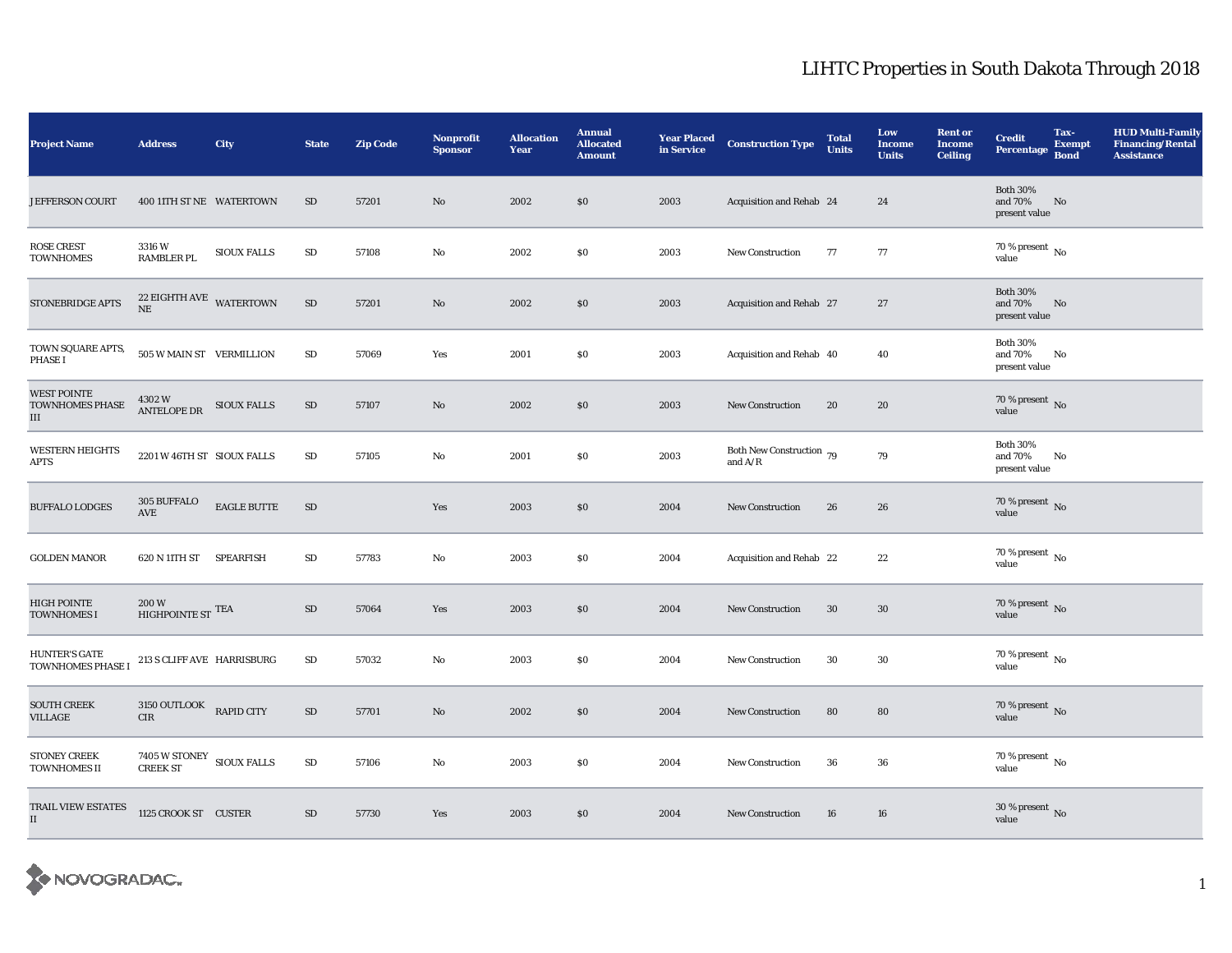| <b>Project Name</b>                                              | <b>Address</b>                                    | City               | <b>State</b> | <b>Zip Code</b> | Nonprofit<br><b>Sponsor</b> | <b>Allocation</b><br>Year | <b>Annual</b><br><b>Allocated</b><br><b>Amount</b> | <b>Year Placed</b><br>in Service | <b>Construction Type</b>              | <b>Total</b><br><b>Units</b> | Low<br><b>Income</b><br><b>Units</b> | <b>Rent or</b><br><b>Income</b><br><b>Ceiling</b> | <b>Credit</b><br><b>Percentage</b>          | Tax-<br><b>Exempt</b><br><b>Bond</b> | <b>HUD Multi-Family</b><br><b>Financing/Rental</b><br><b>Assistance</b> |
|------------------------------------------------------------------|---------------------------------------------------|--------------------|--------------|-----------------|-----------------------------|---------------------------|----------------------------------------------------|----------------------------------|---------------------------------------|------------------------------|--------------------------------------|---------------------------------------------------|---------------------------------------------|--------------------------------------|-------------------------------------------------------------------------|
| ARROW RIDGE<br><b>TOWNHOMES</b>                                  | 1720 S<br>MULBERRY AVE BRANDON                    |                    | SD           | 57005           | No                          | 2004                      | \$0                                                | 2005                             | <b>New Construction</b>               | 35                           | 35                                   |                                                   | 70 % present $\,$ No $\,$<br>value          |                                      |                                                                         |
| <b>NORTHERN HEIGHTS</b><br><b>DEVELOPMENT</b>                    | 1208 E 70TH ST<br>${\bf N}$                       | <b>SIOUX FALLS</b> | $\rm SD$     | 57104           | $\mathbf{N}\mathbf{o}$      | 2004                      | \$0                                                | 2005                             | <b>New Construction</b>               | 50                           | 50                                   |                                                   | 70 % present $\,$ No $\,$<br>value          |                                      |                                                                         |
| PRAIRIE VILLAGE<br><b>SENIOR APTS</b>                            | 4907 E 41ST ST SIOUX FALLS                        |                    | SD           | 57110           | No                          | 2003                      | \$0                                                | 2005                             | <b>New Construction</b>               | 48                           | 48                                   |                                                   | 70 % present $\,$ No $\,$<br>value          |                                      |                                                                         |
| WILLIAMSBURG<br>TOWNHOMES PHASE I                                | 625 S<br>WHEATLAND SIOUX FALLS<br><b>AVE</b>      |                    | $\rm SD$     | 57106           | $\mathbf{N}\mathbf{o}$      | 2004                      | \$0                                                | 2005                             | <b>New Construction</b>               | 53                           | 53                                   |                                                   | $70\,\%$ present $\,$ No value              |                                      |                                                                         |
| CATHEDRAL HEIGHTS 720 W FIFTH ST SIOUX FALLS                     |                                                   |                    | SD           | 57104           | Yes                         | 2006                      | \$120,832                                          | 2006                             | <b>New Construction</b>               | 31                           | 18                                   | 60% AMGI                                          | 70 % present $\,$ No $\,$<br>value          |                                      |                                                                         |
| DRIFTWOOD ESTATES $^{420\, \rm E\,FAIRLANE}_{\rm DR}$ RAPID CITY |                                                   |                    | $\rm SD$     | 57701           | Yes                         | 2005                      | \$284,094                                          | 2006                             | Acquisition and Rehab 59              |                              | 59                                   | 60% AMGI                                          | <b>Both 30%</b><br>and 70%<br>present value | No                                   | Yes                                                                     |
| <b>FALLS VIEW</b>                                                | $313\mathrm{\ W}$ SECOND SIOUX FALLS<br><b>ST</b> |                    | $\rm SD$     | 57104           | No                          | 2005                      | \$114,123                                          | 2006                             | Acquisition and Rehab 47              |                              | 47                                   | 60% AMGI                                          | <b>Both 30%</b><br>and 70%<br>present value | No                                   |                                                                         |
| CAYMAN COURT                                                     | 4101 W CAYMAN SIOUX FALLS<br><b>ST</b>            |                    | ${\rm SD}$   | 57107           | Yes                         | 2005                      | \$169,101                                          | 2006                             | New Construction                      | 24                           | ${\bf 24}$                           | $60\%$ AMGI                                       | $70\,\%$ present $\,$ No value              |                                      |                                                                         |
| PINE CREST VILLAGE 702 ELDENE LN RAPID CITY                      |                                                   |                    | SD           | 57701           | No                          | 2004                      | \$334,663                                          | 2006                             | <b>New Construction</b>               | 48                           | 48                                   | 60% AMGI                                          | $70\,\%$ present $\,$ No value              |                                      |                                                                         |
| FALLS TERRACE APTS MAJESTIC VIEW SIOUX FALLS                     | 1209 S<br>PL                                      |                    | SD           | 57103           | No                          | Insufficient<br>Data      | \$449,951                                          | 2006                             | <b>New Construction</b>               | 62                           | 62                                   | 60% AMGI                                          | $70\,\%$ present $\,$ No value              |                                      |                                                                         |
| NORTHERN HEIGHTS<br>(SIOUX FALLS)                                | 1208 E 71ST ST N SIOUX FALLS                      |                    | SD           | 57104           | Yes                         | Insufficient<br>Data      | \$396,378                                          | 2006                             | Acquisition and Rehab 96              |                              | 96                                   | 60% AMGI                                          | <b>Both 30%</b><br>and 70%<br>present value | No                                   |                                                                         |
| NORTHERN HEIGHTS - 908 EXPLORER RAPID CITY<br>TC (RAPID CITY)    | ST                                                |                    | $\rm SD$     | 57701           | Yes                         | 2005                      | \$393,088                                          | 2006                             | Both New Construction 96<br>and $A/R$ |                              | 96                                   | 60% AMGI                                          | <b>Both 30%</b><br>and 70%<br>present value | No                                   | Yes                                                                     |
| <b>ARBORDALE APTS</b>                                            | 2311 FLAG<br><b>MOUNTAIN DR</b>                   | PIERRE             | SD           | 57501           | Yes                         | 2006                      | \$95,531                                           | 2007                             | Acquisition and Rehab 24              |                              | 24                                   | 60% AMGI                                          | <b>Both 30%</b><br>and 70%<br>present value | No                                   |                                                                         |

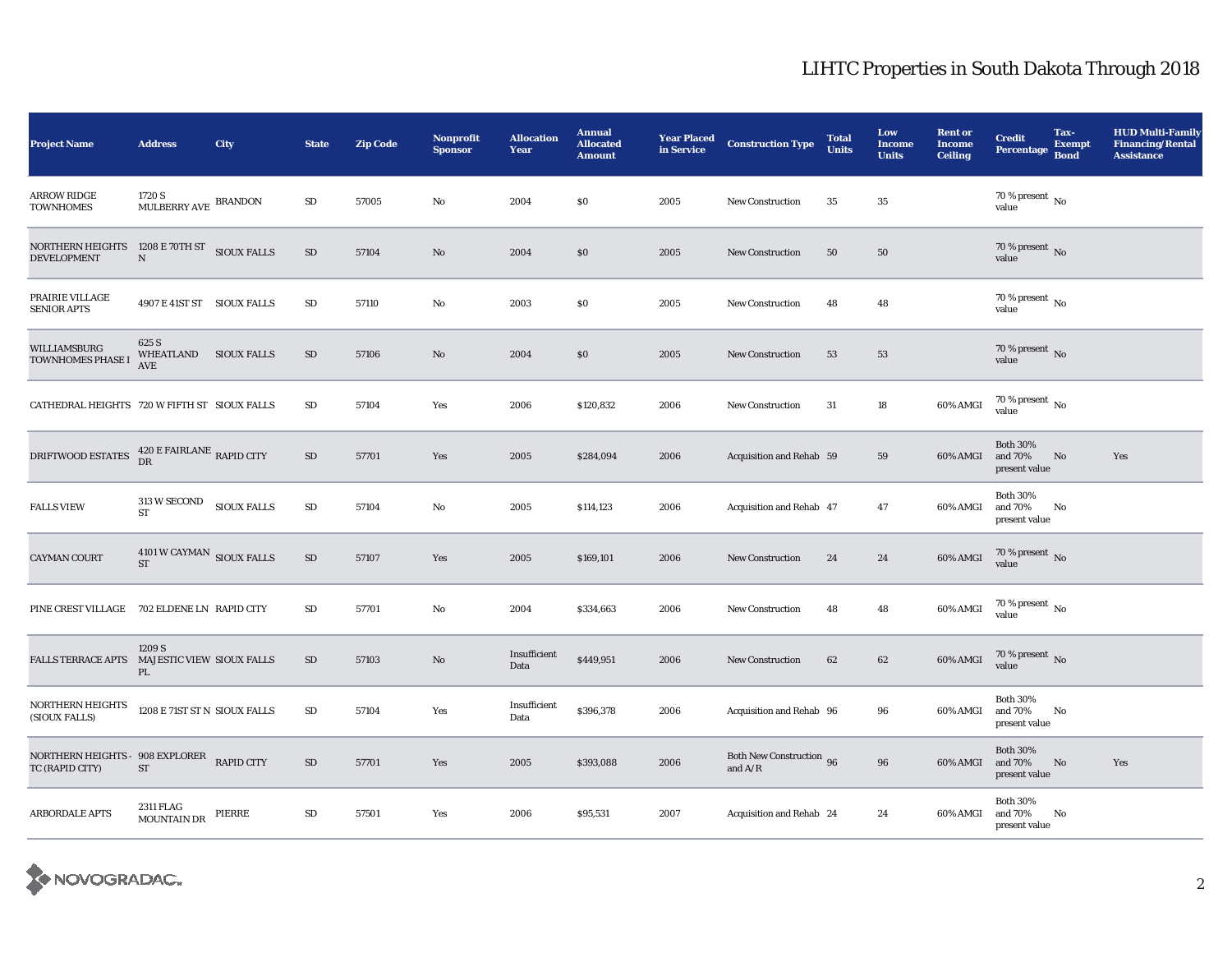| <b>Project Name</b>                                                                                        | <b>Address</b>                                            | City               | <b>State</b> | <b>Zip Code</b> | <b>Nonprofit</b><br><b>Sponsor</b> | <b>Allocation</b><br>Year | <b>Annual</b><br><b>Allocated</b><br><b>Amount</b> | <b>Year Placed</b><br>in Service | <b>Construction Type</b> | <b>Total</b><br><b>Units</b> | Low<br><b>Income</b><br><b>Units</b> | <b>Rent or</b><br><b>Income</b><br><b>Ceiling</b> | <b>Credit</b><br><b>Percentage</b>          | Tax-<br><b>Exempt</b><br><b>Bond</b> | <b>HUD Multi-Family</b><br><b>Financing/Rental</b><br><b>Assistance</b> |
|------------------------------------------------------------------------------------------------------------|-----------------------------------------------------------|--------------------|--------------|-----------------|------------------------------------|---------------------------|----------------------------------------------------|----------------------------------|--------------------------|------------------------------|--------------------------------------|---------------------------------------------------|---------------------------------------------|--------------------------------------|-------------------------------------------------------------------------|
| $\begin{tabular}{ll} \bf{CATHEDRAL}\,\, SQUARE & \bf{501}\,\,N\,\,DAVISON \\ \end{tabular}$<br><b>APTS</b> | ${\rm ST}$                                                | <b>MITCHELL</b>    | $\rm SD$     | 57301           | No                                 | 2005                      | \$252,934                                          | 2007                             | Acquisition and Rehab 80 |                              | 80                                   | 60% AMGI                                          | <b>Both 30%</b><br>and 70%<br>present value | No                                   |                                                                         |
| <b>EAGLE RIDGE</b>                                                                                         | 274 BALD<br><b>EAGLE LN</b>                               | <b>RAPID CITY</b>  | $\rm SD$     | 57701           | $\mathbf{No}$                      | Insufficient<br>Data      | \$674,883                                          | 2007                             | New Construction         | 96                           | 96                                   | 60% AMGI                                          | $70\,\%$ present $\,$ No value              |                                      |                                                                         |
| EDGEWOOD ESTATES                                                                                           | 831 KIMBERLY<br>CIR                                       | <b>RAPID CITY</b>  | $\rm SD$     | 57701           | $\mathbf{N}\mathbf{o}$             | 2005                      | \$328,221                                          | 2007                             | <b>New Construction</b>  | 48                           | 48                                   | 60% AMGI                                          | $70\,\%$ present $\,$ No value              |                                      |                                                                         |
| FOOTHILLS EAST APTS 302 PARKER DR BOX ELDER                                                                |                                                           |                    | SD           | 57719           | No                                 | 2008                      | \$242,655                                          | 2007                             | Acquisition and Rehab 72 |                              | 71                                   | 60% AMGI                                          | <b>Both 30%</b><br>and 70%<br>present value | No                                   |                                                                         |
| <b>GREENRIDGE APTS</b>                                                                                     | 1500 N KIMBALL MITCHELL<br>ST                             |                    | $\rm SD$     | 57301           | $\mathbf{N}\mathbf{o}$             | 2005                      | \$137,573                                          | 2007                             | Acquisition and Rehab 48 |                              | 48                                   | 60% AMGI                                          | <b>Both 30%</b><br>and 70%<br>present value | No                                   |                                                                         |
| HIGH POINTE<br><b>TOWNHOMES II</b>                                                                         | 100W<br>HIGHPOINTE ST $^{\rm TEA}$                        |                    | $\rm SD$     | 57064           | Yes                                | Insufficient<br>Data      | \$242,011                                          | 2007                             | <b>New Construction</b>  | 30                           | 30                                   | 60% AMGI                                          | $70\,\%$ present $\,$ No value              |                                      |                                                                         |
| <b>HUNTERS GATE</b><br>TOWNHOMES I                                                                         | 113 S CLIFF AVE HARRISBURG                                |                    | $\rm SD$     | 57032           | No                                 | 2007                      | \$241,411                                          | 2007                             | <b>New Construction</b>  | $30\,$                       | 29                                   | 60% AMGI                                          | $70\,\%$ present $\,$ No value              |                                      |                                                                         |
| NORTHERN HEIGHTS<br>DEVELOPMENT II                                                                         | 6308 N<br><b>BOULDER AVE</b>                              | <b>SIOUX FALLS</b> | $\rm SD$     | 57104           | No                                 | 2007                      | \$308,705                                          | 2007                             | New Construction         | 36                           | ${\bf 36}$                           | 60% AMGI                                          | $70\,\%$ present $\,$ No value              |                                      |                                                                         |
| <b>RAPID CREEK APTS</b>                                                                                    | 1100 ANAMOSA RAPID CITY<br><b>ST</b>                      |                    | ${\rm SD}$   | 57701           | $\mathbf{N}\mathbf{o}$             | 2005                      | \$542,777                                          | 2007                             | <b>New Construction</b>  | 54                           | ${\bf 54}$                           | 60% AMGI                                          | $70\,\%$ present $\,$ No value              |                                      |                                                                         |
| <b>SOUTH CLIFF FALLS</b><br><b>APTS &amp; TOWNHOMES</b>                                                    | 800 S CLIFF AVE HARRISBURG                                |                    | $\rm SD$     | 57032           | Yes                                | 2005                      | \$313,703                                          | 2007                             | <b>New Construction</b>  | 44                           | 43                                   | 60% AMGI                                          | $70\,\%$ present $\,$ No value              |                                      |                                                                         |
| WILLIAMSBURG<br>TOWNHOMES PHASE II                                                                         | 509 S<br>WHEATLAND SIOUX FALLS<br>AVE                     |                    | SD           | 57106           | $\rm No$                           | 2007                      | \$417,726                                          | 2007                             | <b>New Construction</b>  | 56                           | 56                                   | $60\%$ AMGI                                       | $70\,\%$ present $\,$ No value              |                                      |                                                                         |
| <b>APPLE CREEK</b>                                                                                         | 2900 DOUGLAS YANKTON<br>$\operatorname{\mathsf{AVE}}$     |                    | ${\rm SD}$   | 57078           | No                                 | 2008                      | \$398,919                                          | 2008                             | <b>New Construction</b>  | 43                           | 43                                   | 60% AMGI                                          | $70\,\%$ present $\,$ No value              |                                      |                                                                         |
| <b>BRIAR CREEK</b><br><b>TOWNHOMES</b>                                                                     | 18301844<br>WESTMINSTER WATERTOWN<br>$\operatorname{AVE}$ |                    | SD           |                 | Yes                                | 2008                      | \$144,046                                          | 2008                             | <b>New Construction</b>  | 16                           | 16                                   | 60% AMGI                                          | $70\,\%$ present $\,$ No value              |                                      |                                                                         |

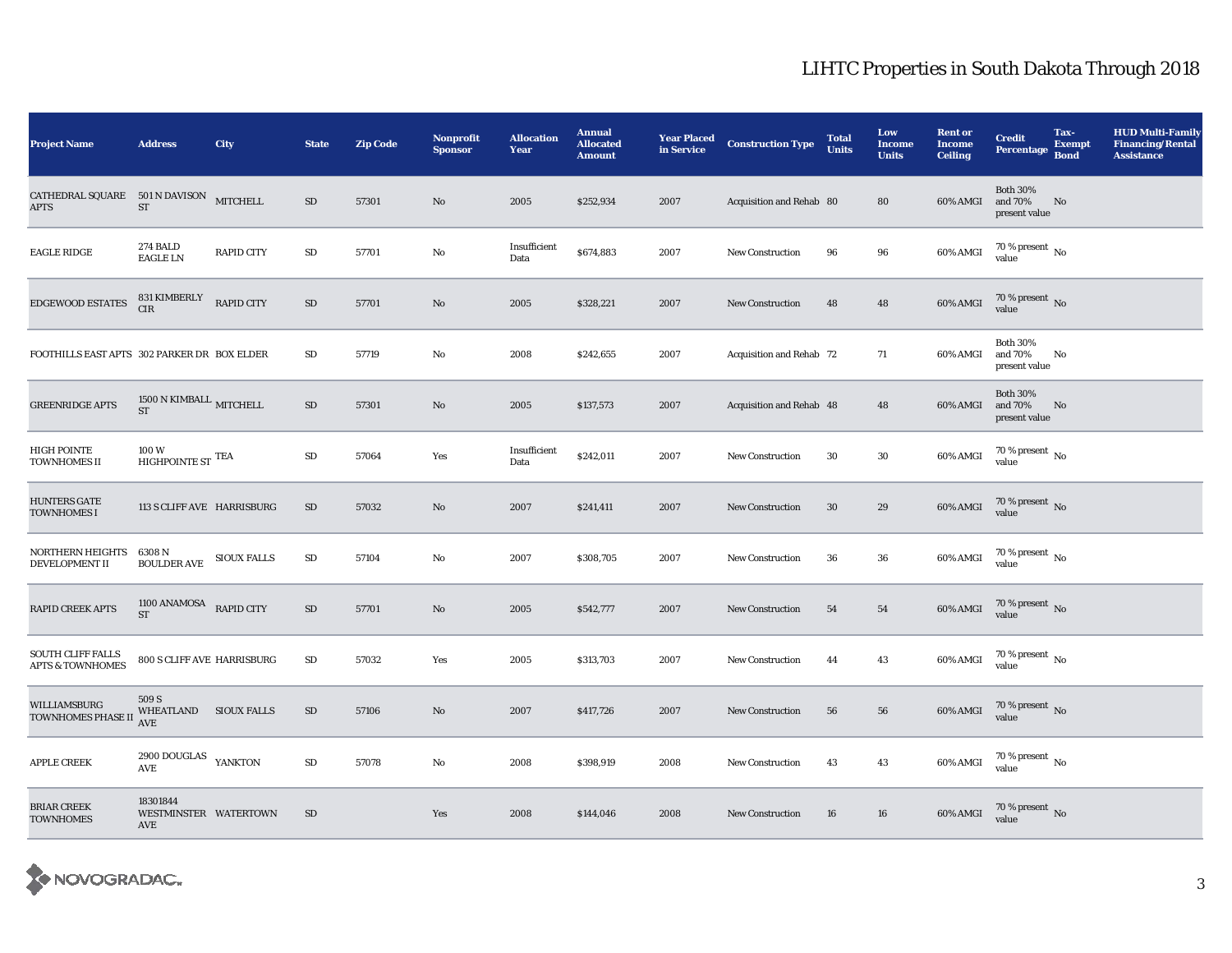| <b>Project Name</b>                             | <b>Address</b>                                                       | City              | <b>State</b> | <b>Zip Code</b> | Nonprofit<br><b>Sponsor</b> | <b>Allocation</b><br>Year | <b>Annual</b><br><b>Allocated</b><br><b>Amount</b> | <b>Year Placed</b><br>in Service | <b>Construction Type</b> | <b>Total</b><br><b>Units</b> | Low<br><b>Income</b><br><b>Units</b> | <b>Rent or</b><br><b>Income</b><br><b>Ceiling</b> | <b>Credit</b><br><b>Percentage</b>             | Tax-<br><b>Exempt</b><br><b>Bond</b> | <b>HUD Multi-Family</b><br><b>Financing/Rental</b><br><b>Assistance</b> |
|-------------------------------------------------|----------------------------------------------------------------------|-------------------|--------------|-----------------|-----------------------------|---------------------------|----------------------------------------------------|----------------------------------|--------------------------|------------------------------|--------------------------------------|---------------------------------------------------|------------------------------------------------|--------------------------------------|-------------------------------------------------------------------------|
| <b>CORNERSTONE APTS</b>                         | 1220 E BLVD                                                          | <b>RAPID CITY</b> | ${\rm SD}$   | 57701           | Yes                         | 2006                      | \$164,913                                          | 2008                             | New Construction         | 24                           | 24                                   | 60% AMGI                                          | 70 % present $\,$ No $\,$<br>value             |                                      |                                                                         |
| <b>DEER HOLLOW</b>                              | 709 RUUD LN                                                          | <b>HARTFORD</b>   | ${\rm SD}$   | 57033           | $\rm No$                    | 2008                      | \$214,670                                          | 2008                             | <b>New Construction</b>  | 24                           | ${\bf 24}$                           | $60\%$ AMGI                                       | $70\,\%$ present $\,$ No value                 |                                      |                                                                         |
| <b>FALLS PARK</b>                               | $3613$ N CAREER $\quad$ SIOUX FALLS<br>$\operatorname{\mathsf{AVE}}$ |                   | ${\rm SD}$   | 57107           | $\mathbf{No}$               | 2007                      | \$654,336                                          | 2008                             | <b>New Construction</b>  | 74                           | 74                                   | 60% AMGI                                          | $70\,\%$ present $\,$ No value                 |                                      |                                                                         |
| <b>KNOLLWOOD</b><br><b>HEIGHTS APTS</b>         | <b>10 SURFWOOD</b><br>$\mathbf{D}\mathbf{R}$                         | <b>RAPID CITY</b> | ${\rm SD}$   | 57701           | $\rm No$                    | 2007                      | \$365,714                                          | 2008                             | Acquisition and Rehab 82 |                              | 82                                   | 60% AMGI                                          | <b>Both 30%</b><br>and $70\%$<br>present value | No                                   |                                                                         |
| <b>LAWSON VIEW</b>                              | 1315 S HIGH ST ABERDEEN                                              |                   | ${\bf SD}$   | 57401           | $\mathbf{N}\mathbf{o}$      | 2008                      | \$208,025                                          | 2008                             | Acquisition and Rehab 32 |                              | $32\,$                               | 60% AMGI                                          | <b>Both 30%</b><br>and 70%<br>present value    | No                                   |                                                                         |
| REDWOOD COURT                                   | 1205 E<br><b>REDWOOD</b><br><b>BLVD</b>                              | <b>BRANDON</b>    | $\rm SD$     | 57005           | No                          | 2008                      | \$278,622                                          | 2008                             | <b>New Construction</b>  | $32\,$                       | $32\,$                               | $60\%$ AMGI                                       | $70\,\%$ present $\,$ No value                 |                                      |                                                                         |
| <b>SICANGU VILLAGE</b><br><b>ESTATES</b>        | <b>4 BRAVE ST</b>                                                    | <b>ROSEBUD</b>    | SD           |                 | No                          | 2007                      | \$182,235                                          | 2008                             | <b>New Construction</b>  | 15                           | $15\,$                               | 60% AMGI                                          | $70\,\%$ present $\,$ No value                 |                                      |                                                                         |
| SPRING HILL APTS                                | 945 S BLAINE<br>AVE                                                  | SIOUX FALLS       | ${\rm SD}$   | 57103           | Yes                         | 2009                      | \$267,661                                          | 2008                             | Acquisition and Rehab 60 |                              | 60                                   | 60% AMGI                                          | <b>Both 30%</b><br>and 70%<br>present value    | No                                   |                                                                         |
| WHISPERING<br><b>MEADOWS APTS</b>               | 1008 FIFTH AVE $\,$ MOBRIDGE<br>W                                    |                   | $\rm SD$     | 57601           | Yes                         | 2008                      | \$93,056                                           | 2008                             | Acquisition and Rehab 32 |                              | 32                                   | 60% AMGI                                          | <b>Both 30%</b><br>and 70%<br>present value    | No                                   |                                                                         |
| ACCESSIBLE HSG<br><b>GROUP HOMES</b>            | 1100 S BLAINE<br>$\operatorname{AVE}$                                | SIOUX FALLS       | $\rm SD$     | 57103           | Yes                         | 2009                      | \$151,396                                          | 2009                             | <b>New Construction</b>  | 34                           | 34                                   | 60% AMGI                                          | $70\,\%$ present $\,$ No value                 |                                      |                                                                         |
| <b>GRANDVIEW APTS &amp;</b><br><b>TOWNHOMES</b> | 1011 W EIGHTH MITCHELL<br>$\operatorname{\mathbf{AVE}}$              |                   | SD           | 57301           | $\mathbf{N}\mathbf{o}$      | 2009                      | \$186,408                                          | 2009                             | Acquisition and Rehab 34 |                              | 34                                   | 60% AMGI                                          | <b>Both 30%</b><br>and 70%<br>present value    | No                                   |                                                                         |
| PRAIRIE VILLAGE<br>SENIOR APT PHASE II          | 4913 E 41ST ST SIOUX FALLS                                           |                   | SD           | 57110           | No                          | 2009                      | \$182,821                                          | 2009                             | <b>New Construction</b>  | 31                           | 31                                   | 60% AMGI                                          | $70\,\%$ present $\,$ No value                 |                                      |                                                                         |
| <b>WELLINGTON PARK</b><br><b>APTS</b>           | 2815 E 11TH ST SIOUX FALLS                                           |                   | $\rm SD$     | 57103           | Yes                         | 2009                      | \$114,635                                          | 2009                             | Acquisition and Rehab 23 |                              | 23                                   | 60% AMGI                                          | <b>Both 30%</b><br>and 70%<br>present value    | No                                   |                                                                         |

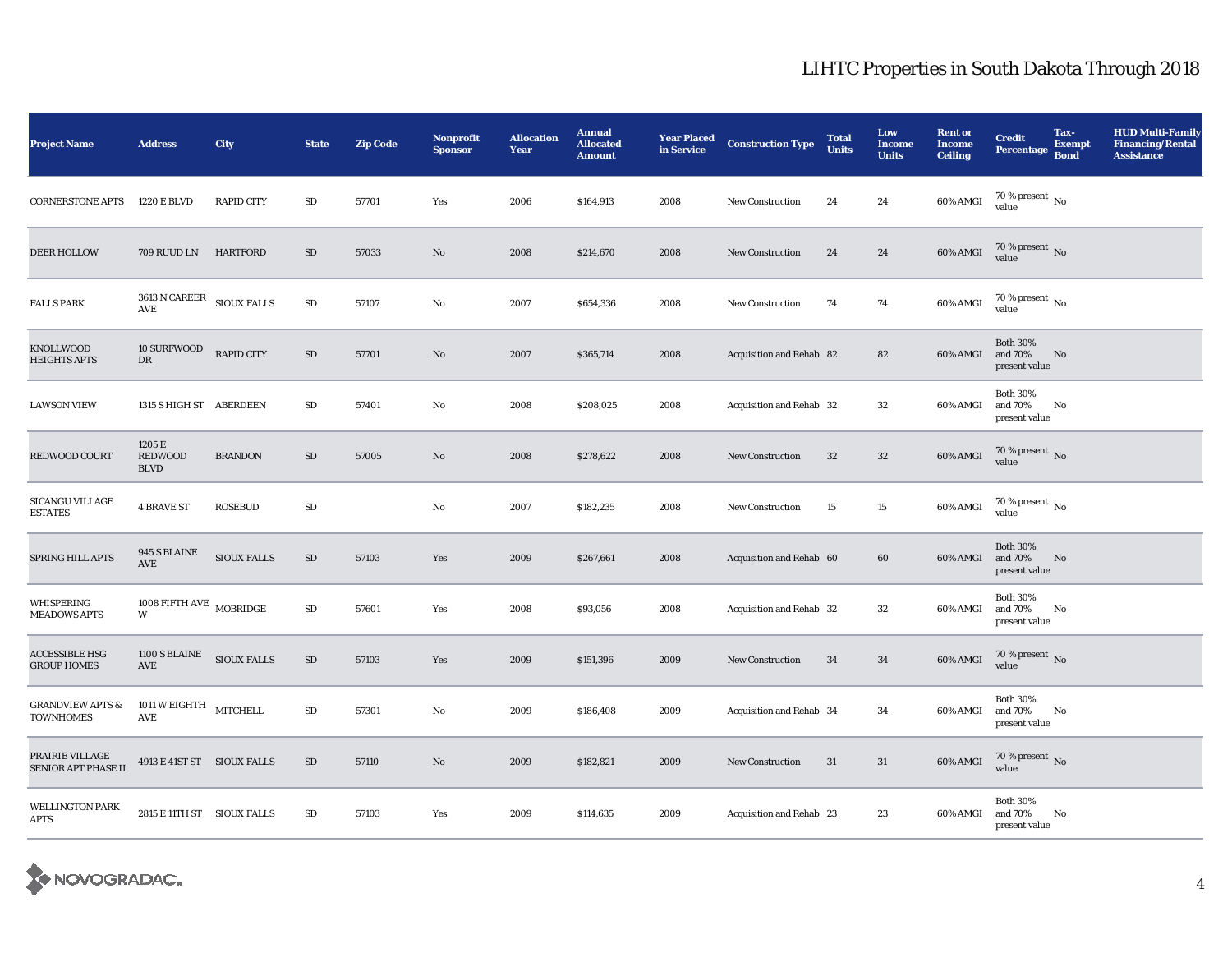| <b>Project Name</b>                           | <b>Address</b>               | <b>City</b>        | <b>State</b> | <b>Zip Code</b> | Nonprofit<br><b>Sponsor</b> | <b>Allocation</b><br>Year | <b>Annual</b><br><b>Allocated</b><br><b>Amount</b> | <b>Year Placed</b><br>in Service | <b>Construction Type</b> | <b>Total</b><br>Units | Low<br><b>Income</b><br><b>Units</b> | <b>Rent or</b><br><b>Income</b><br><b>Ceiling</b> | <b>Credit</b><br><b>Percentage</b>      | Tax-<br><b>Exempt</b><br><b>Bond</b> | <b>HUD Multi-Family</b><br><b>Financing/Rental</b><br><b>Assistance</b> |
|-----------------------------------------------|------------------------------|--------------------|--------------|-----------------|-----------------------------|---------------------------|----------------------------------------------------|----------------------------------|--------------------------|-----------------------|--------------------------------------|---------------------------------------------------|-----------------------------------------|--------------------------------------|-------------------------------------------------------------------------|
| COUNTRY MEADOWS I 6200 W 43RD ST SIOUX FALLS  |                              |                    | SD           | 57106           | $\mathbf{N}\mathbf{o}$      | 2010                      | \$220,069                                          | 2009                             | <b>New Construction</b>  | 99                    | 99                                   | 60% AMGI                                          | $30\,\%$ present $\,\mathrm{Yes}$ value |                                      | No                                                                      |
| BARKER HILL HOMES $^{12452}_{ST}$ FOURTH      |                              | <b>SISSETON</b>    | $\rm SD$     | 57262           | No                          | 2009                      | \$272,044                                          | 2010                             | <b>New Construction</b>  | 21                    | 21                                   | 60% AMGI                                          | $70\,\%$ present $\,$ No value          |                                      |                                                                         |
| BRISTOL COURT APTS 4801 E 54TH ST SIOUX FALLS |                              |                    | $\rm SD$     | 57110           | $\mathbf{N}\mathbf{o}$      | 2009                      | \$564,046                                          | 2010                             | <b>New Construction</b>  | 60                    | 59                                   | 60% AMGI                                          | $70\,\%$ present $\,$ No value          |                                      |                                                                         |
| BROOKS TOWNHOMES 5001 E 54TH ST SIOUX FALLS   |                              |                    | SD           | 57110           | No                          | 2009                      | \$535,938                                          | 2010                             | <b>New Construction</b>  | 64                    | 63                                   | 60% AMGI                                          | $70\,\%$ present $\,$ No value          |                                      |                                                                         |
| <b>GRANT SQUARE APTS</b>                      | 9404 W<br>KARMYA CIR         | <b>SIOUX FALLS</b> | SD           | 57106           | No                          | 2010                      | \$542,190                                          | 2010                             | <b>New Construction</b>  | 48                    | 48                                   | 60% AMGI                                          | $70\,\%$ present $\,$ No value          |                                      |                                                                         |
| HERITAGE ACRES APTS 2340 E AVE<br>IV          |                              | <b>STURGIS</b>     | ${\rm SD}$   | 57785           | Yes                         | 2009                      | \$278,826                                          | 2010                             | Not Indicated            | $32\,$                | $32\,$                               | 60% AMGI                                          | $70\,\%$ present $\,$ No value          |                                      |                                                                         |
| <b>SUNSHINE PARK</b>                          | 1524 S LAWSON ABERDEEN<br>ST |                    | $\rm SD$     | 57401           | Yes                         | 2010                      | \$401,916                                          | 2010                             | <b>New Construction</b>  | 28                    | 28                                   | $60\%$ AMGI                                       | $70\,\%$ present $\,$ No value          |                                      |                                                                         |
| <b>SUMMIT HEIGHTS</b>                         | 330 S SUMMIT<br><b>AVE</b>   | <b>SIOUX FALLS</b> | $\rm SD$     | 57104           | Yes                         | 2009                      | \$401,242                                          | 2010                             | <b>New Construction</b>  | 37                    | 37                                   | $60\%$ AMGI                                       | $70\,\%$ present $\,$ No value          |                                      |                                                                         |
| DEER HOLLOW II                                | 817 RUUD LN                  | <b>HARTFORD</b>    | $\rm SD$     | 57033           | $\mathbf{N}\mathbf{o}$      | 2010                      | \$366,372                                          | 2011                             | <b>New Construction</b>  | $32\,$                | $32\,$                               | 60% AMGI                                          | $70\,\%$ present $\,$ No value          |                                      |                                                                         |
| <b>DREXEL PLACE APTS</b>                      | 600 SPRUCE ST HARRISBURG     |                    | SD           | 57032           | No                          | 2011                      | \$489,580                                          | 2011                             | <b>New Construction</b>  | 48                    | 43                                   | 60% AMGI                                          | $70\,\%$ present $\,$ No value          |                                      |                                                                         |
| <b>EAGLE RIDGE II</b>                         | 217 STUMER RD RAPID CITY     |                    | SD           | 57701           | No                          | 2010                      | \$593,940                                          | 2011                             | <b>New Construction</b>  | 60                    | 60                                   | 60% AMGI                                          | $70\,\%$ present $\,$ No value          |                                      |                                                                         |
| <b>MONTEREY APTS</b>                          | 4509 E<br><b>MADISON ST</b>  | <b>SIOUX FALLS</b> | ${\rm SD}$   | 57110           | $\mathbf{No}$               | 2011                      | \$178,709                                          | 2011                             | <b>New Construction</b>  | 16                    | 16                                   | 60% AMGI                                          | $70\,\%$ present $\,$ No value          |                                      |                                                                         |
| NORTHLAKE APTS                                | 578 DEXTER DR NORTH SIOUX    |                    | SD           | 57049           | $\mathbf{N}\mathbf{o}$      | 2009                      | \$413,766                                          | 2011                             | New Construction         | 40                    | 39                                   | 60% AMGI                                          | $70\,\%$ present $\,$ No value          |                                      |                                                                         |

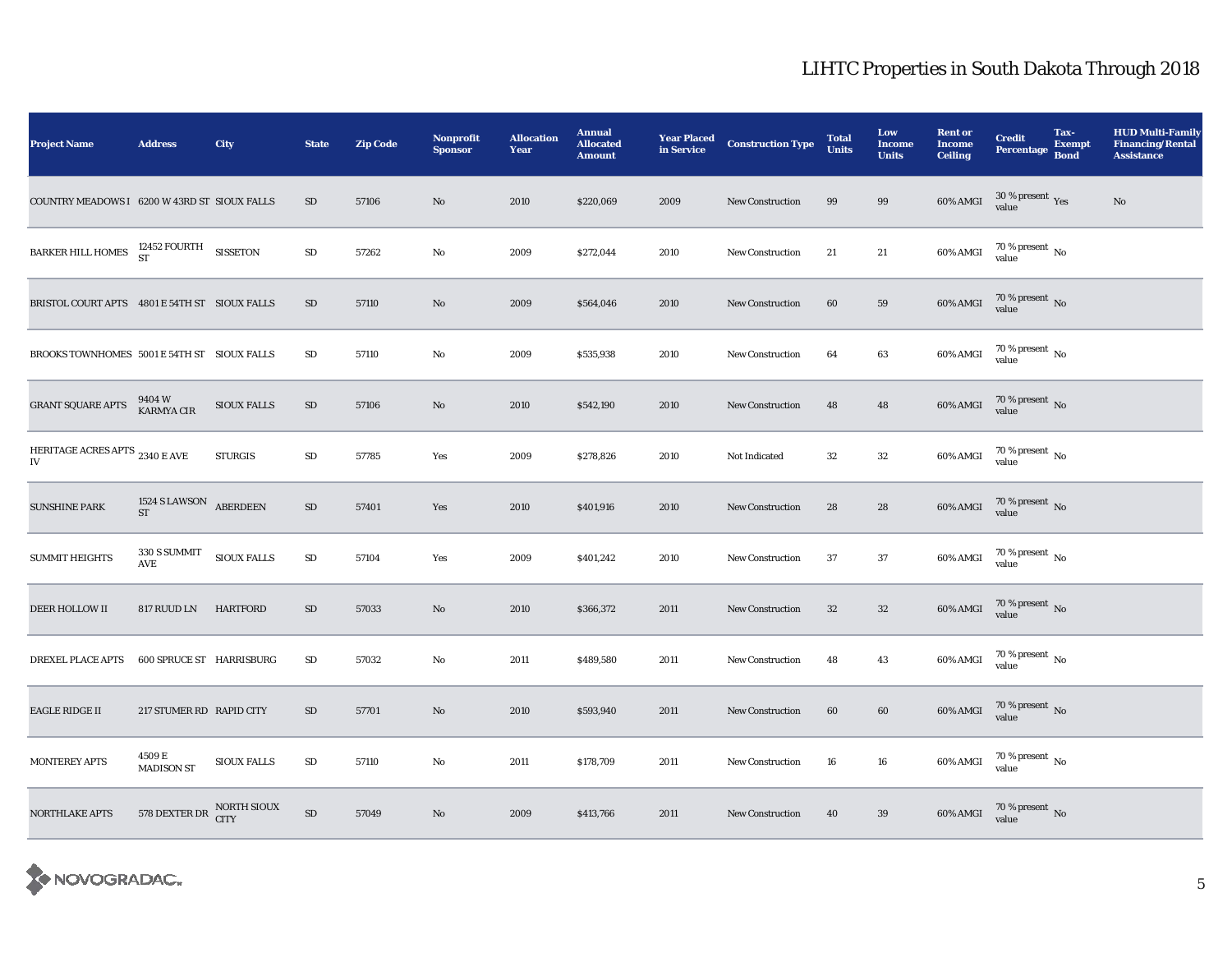| <b>Project Name</b>                                         | <b>Address</b>                                      | <b>City</b>        | <b>State</b> | <b>Zip Code</b> | Nonprofit<br><b>Sponsor</b> | <b>Allocation</b><br>Year | <b>Annual</b><br><b>Allocated</b><br><b>Amount</b> | <b>Year Placed</b><br>in Service | <b>Construction Type</b> | <b>Total</b><br><b>Units</b> | Low<br><b>Income</b><br><b>Units</b> | <b>Rent or</b><br><b>Income</b><br><b>Ceiling</b> | <b>Credit</b><br><b>Percentage</b>          | Tax-<br><b>Exempt</b><br><b>Bond</b> | <b>HUD Multi-Family</b><br><b>Financing/Rental</b><br><b>Assistance</b> |
|-------------------------------------------------------------|-----------------------------------------------------|--------------------|--------------|-----------------|-----------------------------|---------------------------|----------------------------------------------------|----------------------------------|--------------------------|------------------------------|--------------------------------------|---------------------------------------------------|---------------------------------------------|--------------------------------------|-------------------------------------------------------------------------|
| PROJECT SAFE HOME 320 W THIRD ST SIOUX FALLS                |                                                     |                    | $\rm SD$     | 57104           | Yes                         | 2011                      | \$281,491                                          | 2011                             | New Construction         | 33                           | 33                                   | 60% AMGI                                          | 70 % present $\,$ No $\,$<br>value          |                                      |                                                                         |
| REDWOOD COURT II                                            | 1212 E<br><b>KEYSTONE PL</b>                        | <b>BRANDON</b>     | $\rm SD$     | 57005           | No                          | 2010                      | \$215,279                                          | 2011                             | <b>New Construction</b>  | 48                           | 48                                   | 60% AMGI                                          | $70\,\%$ present $_{\rm No}$                |                                      |                                                                         |
| <b>SIR CHARLES APTS</b>                                     | 118 E THIRD ST YANKTON                              |                    | $\rm SD$     | 57078           | Yes                         | 2009                      | \$269,189                                          | 2011                             | Acquisition and Rehab 34 |                              | 34                                   | 60% AMGI                                          | <b>Both 30%</b><br>and 70%<br>present value | No                                   |                                                                         |
| <b>VILLAGE GREEN</b>                                        | 1005 NE<br><b>FOURTH ST</b>                         | <b>MADISON</b>     | SD           | 57042           | No                          | 2011                      | \$194,542                                          | 2011                             | Acquisition and Rehab 32 |                              | 31                                   | 60% AMGI                                          | <b>Both 30%</b><br>and 70%<br>present value | No                                   |                                                                         |
| <b>GRANT SQUARE II</b>                                      | 9413 W KARMYA $_{\rm{SIOUX\; FALLS}}$<br><b>CIR</b> |                    | ${\rm SD}$   | 57106           | No                          | 2012                      | \$270,212                                          | 2012                             | <b>New Construction</b>  | 24                           | $\bf 24$                             | 60% AMGI                                          | $70\,\%$ present $\,$ No value              |                                      |                                                                         |
| JORDAN PARK<br><b>TOWNHOMES</b>                             | 1415 S HIGH ST ABERDEEN                             |                    | ${\rm SD}$   | 57401           | Yes                         | 2012                      | \$304,425                                          | 2012                             | Acquisition and Rehab 40 |                              | 40                                   | 60% AMGI                                          | <b>Both 30%</b><br>and 70%<br>present value | No                                   |                                                                         |
| <b>MEADOW WOOD</b><br><b>TOWNHOMES</b>                      | 2714 FIRST AVE ABERDEEN<br>$\rm SE$                 |                    | ${\rm SD}$   | 57401           | Yes                         | 2012                      | \$451,763                                          | 2012                             | <b>New Construction</b>  | 32                           | $32\,$                               | 60% AMGI                                          | $70\,\%$ present $\,$ No value              |                                      |                                                                         |
| PETTIGREW HEIGHTS                                           | 301 S SPRING<br>AVE                                 | SIOUX FALLS        | $\rm SD$     | 57104           | Yes                         | 2010                      | \$593,940                                          | 2012                             | <b>New Construction</b>  | 69                           | 68                                   | 60% AMGI                                          | $70\,\%$ present $\,$ No value              |                                      |                                                                         |
| PRESCOTT APTS                                               | 820 E BRIAN ST TEA                                  |                    | SD           | 57064           | No                          | 2012                      | \$489,026                                          | 2012                             | <b>New Construction</b>  | 48                           | 43                                   | 60% AMGI                                          | $70\,\%$ present $\,$ No value              |                                      |                                                                         |
| RED OAK SENIOR APTS $^{5760}_{\rm DR}$ ERED OAK SIOUX FALLS |                                                     |                    | $\rm SD$     | 57110           | No                          | 2012                      | \$371,705                                          | 2012                             | <b>New Construction</b>  | 48                           | $\bf 48$                             | 60% AMGI                                          | $70\,\%$ present $\,$ No value              |                                      |                                                                         |
| <b>RIVERSTONE</b><br><b>TOWNHOMES</b>                       | 202 20TH ST SE HURON                                |                    | ${\rm SD}$   | 57350           | No                          | 2012                      | \$204,662                                          | 2012                             | Acquisition and Rehab 24 |                              | 23                                   | 60% AMGI                                          | <b>Both 30%</b><br>and 70%<br>present value | No                                   |                                                                         |
| SPRING CENTER APTS                                          | 512 S SPRING<br>AVE                                 | <b>SIOUX FALLS</b> | ${\rm SD}$   | 57104           | $\mathbf{N}\mathbf{o}$      | 2012                      | \$386,534                                          | 2012                             | <b>New Construction</b>  | 31                           | 24                                   | 60% AMGI                                          | $70\,\%$ present $\,$ No value              |                                      |                                                                         |
| <b>ACADIA CREEK</b><br><b>TOWNHOMES</b>                     | 1737 20TH AVE<br>$\rm SE$                           | <b>ABERDEEN</b>    | $\rm SD$     | 57401           | Yes                         | 2013                      | \$525,000                                          | 2013                             | <b>New Construction</b>  | 48                           | 48                                   | 60% AMGI                                          | $70\,\%$ present $\,$ No value              |                                      |                                                                         |

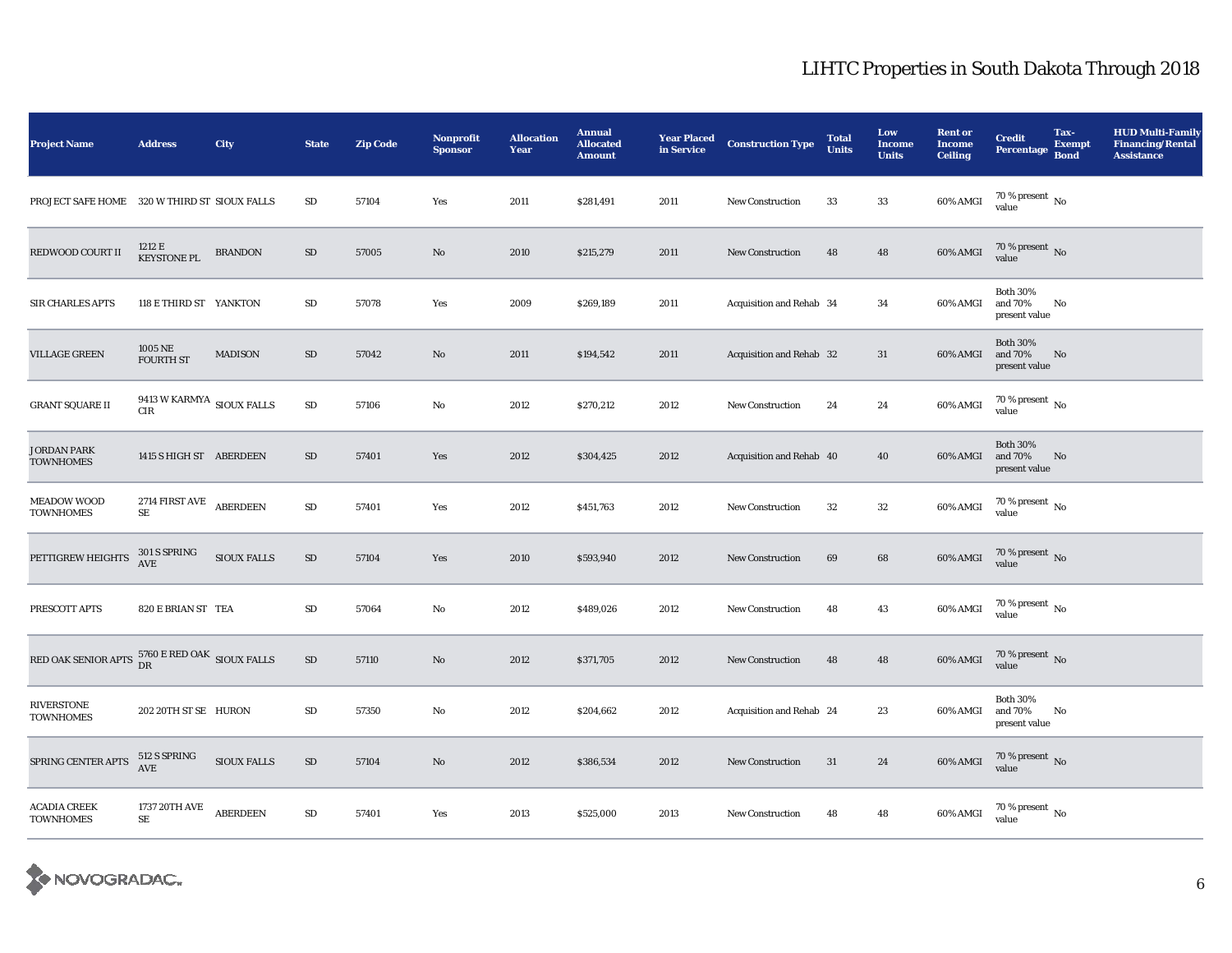| <b>Project Name</b>                     | <b>Address</b>                                     | City               | <b>State</b> | <b>Zip Code</b> | <b>Nonprofit</b><br><b>Sponsor</b> | <b>Allocation</b><br>Year | <b>Annual</b><br><b>Allocated</b><br><b>Amount</b> | <b>Year Placed</b><br>in Service | <b>Construction Type</b> | <b>Total</b><br><b>Units</b> | Low<br><b>Income</b><br><b>Units</b> | <b>Rent or</b><br><b>Income</b><br><b>Ceiling</b> | <b>Credit</b><br><b>Percentage</b>          | Tax-<br><b>Exempt</b><br><b>Bond</b> | <b>HUD Multi-Family</b><br><b>Financing/Rental</b><br><b>Assistance</b> |
|-----------------------------------------|----------------------------------------------------|--------------------|--------------|-----------------|------------------------------------|---------------------------|----------------------------------------------------|----------------------------------|--------------------------|------------------------------|--------------------------------------|---------------------------------------------------|---------------------------------------------|--------------------------------------|-------------------------------------------------------------------------|
| <b>CITY CENTER APTS</b>                 | 620 N MAIN AVE SIOUX FALLS                         |                    | SD           | 57104           | Yes                                | 2013                      | \$496,801                                          | 2013                             | <b>New Construction</b>  | 44                           | 44                                   | 60% AMGI                                          | 70 % present $\hbox{~No}$<br>value          |                                      |                                                                         |
| 404 N WEST AVE                          | <b>404 N W AVE</b>                                 | <b>CROOKS</b>      | ${\rm SD}$   | 57020           | Yes                                | 2012                      | \$166,947                                          | 2013                             | Acquisition and Rehab 24 |                              | 24                                   | 60% AMGI                                          | <b>Both 30%</b><br>and 70%<br>present value | No                                   |                                                                         |
| PRAIRIE VIEW<br><b>TOWNHOMES</b>        | 1808 12TH ST S BROOKINGS                           |                    | SD           | 57006           | No                                 | 2013                      | \$493,005                                          | 2013                             | <b>New Construction</b>  | 40                           | 36                                   | 60% AMGI                                          | $70\,\%$ present $\,$ No value              |                                      |                                                                         |
| ROCKY BLUFF APTS                        | <b>2437 CLEAR</b><br><b>SPRING RD</b>              | <b>SPEARFISH</b>   | SD           | 57783           | No                                 | 2013                      | \$441,091                                          | 2013                             | <b>New Construction</b>  | 31                           | 31                                   | 60% AMGI                                          | $70\,\%$ present $\,$ No value              |                                      |                                                                         |
| TOWER OF<br><b>WATERTOWN</b>            | 17 FIRST ST SW WATERTOWN                           |                    | ${\rm SD}$   | 57201           | Yes                                | 2012                      | \$297,569                                          | 2013                             | Acquisition and Rehab 50 |                              | 50                                   | 60% AMGI                                          | <b>Both 30%</b><br>and 70%<br>present value | No                                   |                                                                         |
| <b>BRANDON HEIGHTS</b><br>APTS          | 1201 E<br><b>KEYSTONE PL</b>                       | <b>BRANDON</b>     | ${\rm SD}$   | 57005           | Yes                                | 2014                      | \$292,913                                          | 2014                             | <b>New Construction</b>  | 32                           | 32                                   | 60% AMGI                                          | $70\,\%$ present $\,$ No $\,$<br>value      |                                      | No                                                                      |
| <b>CHASING WILLOWS</b><br>APTS          | 4900 E 54TH ST SIOUX FALLS                         |                    | SD           | 57110           | $\rm No$                           | 2014                      | \$550,214                                          | 2014                             | <b>New Construction</b>  | 62                           | 62                                   | 60% AMGI                                          | $70\,\%$ present $\,$ No value              |                                      | $\mathbf{N}\mathbf{o}$                                                  |
| <b>JACKSON HEIGHTS</b><br>APTS          | 1016 FIRST AVE ABERDEEN<br>SE                      |                    | ${\rm SD}$   | 57401           | $\mathbf{No}$                      | 2014                      | \$426,660                                          | 2014                             | <b>New Construction</b>  | 41                           | 41                                   | 60% AMGI                                          | 70 % present $\,$ No $\,$<br>value          |                                      | No                                                                      |
| <b>MITCHELL</b><br><b>TOWNHOMES</b>     | 716 N IOWA ST MITCHELL                             |                    | SD           | 57301           | No                                 | 2014                      | \$327,654                                          | 2014                             | <b>New Construction</b>  | 31                           | 27                                   | $60\%$ AMGI                                       | $70\,\%$ present $\,$ No value              |                                      | Yes                                                                     |
| <b>SIOUX FALLS</b><br>MINISTRY HOUSING  | 822 N<br>MINNESOTA<br>AVE                          | <b>SIOUX FALLS</b> | ${\rm SD}$   | 57104           | Yes                                | 2014                      | \$267,396                                          | 2014                             | <b>New Construction</b>  | 31                           | 31                                   | 60% AMGI                                          | $70\,\%$ present $\,$ No value              |                                      | $\mathbf{N}\mathbf{o}$                                                  |
| TURNING LEAF APTS                       | 1313 N<br><b>CLEVELAND</b><br>$\operatorname{AVE}$ | <b>SIOUX FALLS</b> | SD           | 57103           | No                                 | 2014                      | \$167,435                                          | 2014                             | <b>New Construction</b>  | 48                           | 48                                   | 60% AMGI                                          | $70\,\%$ present $\,$ No value              |                                      | $\mathbf{N}\mathbf{o}$                                                  |
| <b>BEACON APARTMENTS</b>                | $310$ S BAHNSON $\quad$ SIOUX FALLS AVE            |                    | ${\rm SD}$   | 57103           | Yes                                | 2014                      | \$174,392                                          | 2015                             | New Construction         | 14                           | 14                                   | 60% AMGI                                          | $70\,\%$ present $\,$ No value              |                                      | No                                                                      |
| <b>ELLIS COURT</b><br><b>APARTMENTS</b> | 8712 WEST 32ND SIOUX FALLS<br><b>STREET</b>        |                    | $\rm SD$     | 57106           | $\mathbf{N}\mathbf{o}$             | 2015                      | \$535,000                                          | 2015                             | New Construction         | 56                           | 56                                   | $60\%$ AMGI                                       | $70\,\%$ present $\,$ No value              |                                      | $\mathbf{N}\mathbf{o}$                                                  |

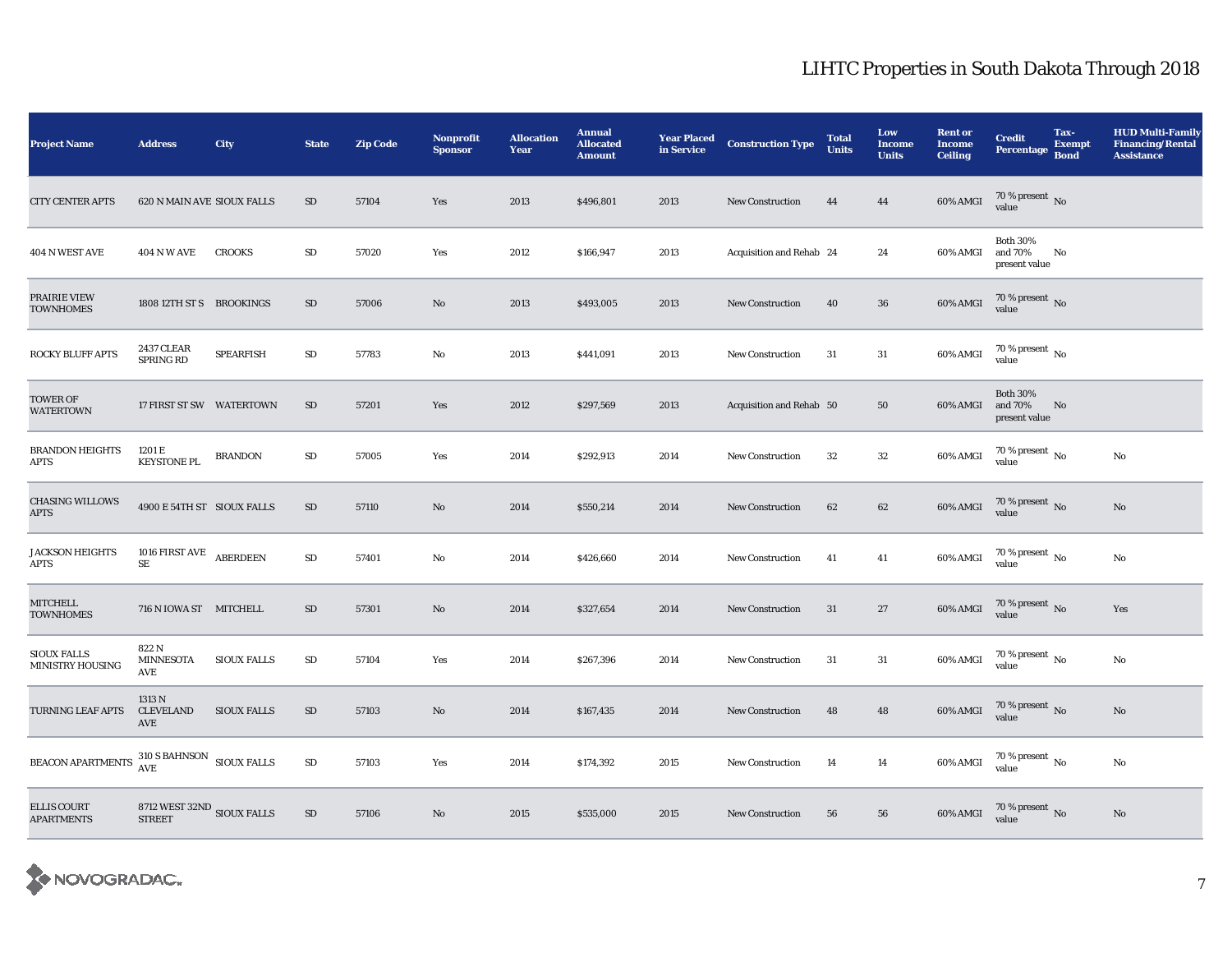| <b>Project Name</b>                                | <b>Address</b>                                    | City               | <b>State</b> | <b>Zip Code</b> | <b>Nonprofit</b><br><b>Sponsor</b> | <b>Allocation</b><br>Year | <b>Annual</b><br><b>Allocated</b><br><b>Amount</b> | <b>Year Placed</b><br>in Service | <b>Construction Type</b>  | <b>Total</b><br><b>Units</b> | Low<br><b>Income</b><br><b>Units</b> | <b>Rent or</b><br><b>Income</b><br><b>Ceiling</b> | <b>Credit</b><br><b>Percentage</b> | Tax-<br><b>Exempt</b><br><b>Bond</b> | <b>HUD Multi-Family</b><br><b>Financing/Rental</b><br><b>Assistance</b> |
|----------------------------------------------------|---------------------------------------------------|--------------------|--------------|-----------------|------------------------------------|---------------------------|----------------------------------------------------|----------------------------------|---------------------------|------------------------------|--------------------------------------|---------------------------------------------------|------------------------------------|--------------------------------------|-------------------------------------------------------------------------|
| SIOUX FALLS YMCA<br>HOUSING INITITAVE              | 230 S<br><b>MINNESOTA</b><br>$\operatorname{AVE}$ | <b>SIOUX FALLS</b> | $\rm SD$     | 57104           | No                                 | 2013                      | \$556,700                                          | 2015                             | Acquisition and Rehab 52  |                              | 52                                   | 60% AMGI                                          | 70 % present $\,$ No $\,$<br>value |                                      | No                                                                      |
| YANKTON HEIGHTS<br>APARTMENTS                      | <b>1200 WEST</b><br>30TH STREET                   | <b>YANKTON</b>     | $\rm SD$     | 57104           | Yes                                | 2015                      | \$290,274                                          | 2015                             | <b>New Construction</b>   | $30\,$                       | $30\,$                               | $60\%$ AMGI                                       | 70 % present $\,$ No $\,$<br>value |                                      | $\rm No$                                                                |
| <b>MADISON PARK</b><br><b>TOWNHOMES</b>            | 305 N NORBECK VERMILLION<br><b>STREET</b>         |                    | $\rm SD$     | 57069           | No                                 | 2015                      | \$526,534                                          | 2015                             | <b>New Construction</b>   | 40                           | 40                                   | 60% AMGI                                          | $70\,\%$ present $\,$ No value     |                                      | No                                                                      |
| <b>ECHO GLEN</b><br><b>APARTMENTS</b>              | 4243<br><b>WISCONSIN</b><br><b>AVENUE</b>         | <b>RAPID CITY</b>  | $\rm SD$     | 57702           | Yes                                | 2015                      | \$535,000                                          | 2016                             | <b>New Construction</b>   | 50                           | ${\bf 50}$                           | 60% AMGI                                          | $70\,\%$ present $\,$ No value     |                                      | $\mathbf{N}\mathbf{o}$                                                  |
| <b>WHISPER ROCK</b><br><b>APARTMENTS</b>           | 4216 BERNIECE<br><b>STREET</b>                    | <b>RAPID CITY</b>  | $\rm SD$     | 57703           | No                                 | 2015                      | \$535,000                                          | 2016                             | <b>New Construction</b>   | 62                           | 62                                   | 60% AMGI                                          | 70 % present $\,$ No $\,$<br>value |                                      | No                                                                      |
| ARBOR RIDGE SENIOR 900 S FOSS<br><b>APARTMENTS</b> | <b>AVENUE</b>                                     | <b>SIOUX FALLS</b> | $\rm SD$     | 57110           | $\mathbf{N}\mathbf{o}$             | 2016                      | \$471,498                                          | 2017                             | <b>New Construction</b>   | 60                           | 60                                   | 60% AMGI                                          | 70 % present<br>value              |                                      | $\rm No$                                                                |
| BRANDON HEIGHTS II<br><b>APARTMENTS</b>            | 1209 E<br><b>KEYSTONE</b><br><b>PLACE</b>         | <b>BRANDON</b>     | SD           | 57005           | Yes                                | 2016                      | \$292,653                                          | 2017                             | <b>New Construction</b>   | 30                           | $30\,$                               | 60% AMGI                                          | 70 % present<br>value              |                                      | No                                                                      |
| <b>CENTRAL VILLAS</b>                              | 1901 S MERTON<br><b>STREET</b>                    | <b>ABERDEEN</b>    | $\rm SD$     | 57401           | $\mathbf{N}\mathbf{o}$             | 2016                      | \$731,582                                          | 2017                             | <b>New Construction</b>   | 40                           | 40                                   | 60% AMGI                                          | 70 % present<br>value              |                                      | $\mathbf {No}$                                                          |
| <b>CHASING WILLOWS II</b>                          | $4940\to 54\text{TH}$ STREET                      | <b>SIOUX FALLS</b> | $\rm SD$     | 57107           | No                                 | 2016                      | \$364,132                                          | 2017                             | <b>New Construction</b>   | 40                           | 40                                   | 60% AMGI                                          | 70 % present<br>value              |                                      | No                                                                      |
| MEADOWLAWN PLAZA                                   | 200 E 15TH<br>AVENUE                              | <b>MITCHELL</b>    | SD           | 57301           | No                                 | 2015                      | \$414,820                                          | 2017                             | Acquisition and Rehab 105 |                              | 105                                  | 60% AMGI                                          | 70 % present<br>value              |                                      | Yes                                                                     |
| <b>NORTHERN LIGHTS</b><br><b>APARTMENTS</b>        | 815 NORTHERN<br><b>LIGHTS</b><br><b>BOULEVARD</b> | <b>BOX ELDER</b>   | $\rm SD$     | 57719           | $\mathbf{No}$                      | 2016                      | \$291,613                                          | 2017                             | <b>New Construction</b>   | 30                           | $30\,$                               | 60% AMGI                                          | 70 % present<br>value              |                                      | $\mathbf{N}\mathbf{o}$                                                  |
| <b>TECHNOLOGY</b><br>HEIGHTS<br><b>APARTMENTS</b>  | 3815 N POTTER SIOUX FALLS<br><b>AVENUE</b>        |                    | $\rm SD$     | 57107           | No                                 | 2016                      | \$365,805                                          | 2017                             | <b>New Construction</b>   | 39                           | 39                                   | 60% AMGI                                          | 70 % present<br>value              |                                      | No                                                                      |
| WHITING COURT<br><b>APARTMENTS</b>                 | 1006 WHITING<br><b>DRIVE</b>                      | YANKTON            | $\rm SD$     | 57078           | No                                 | 2016                      | \$97,237                                           | 2017                             | Acquisition and Rehab 17  |                              | 17                                   | 60% AMGI                                          | 70 % present<br>value              |                                      | Yes                                                                     |

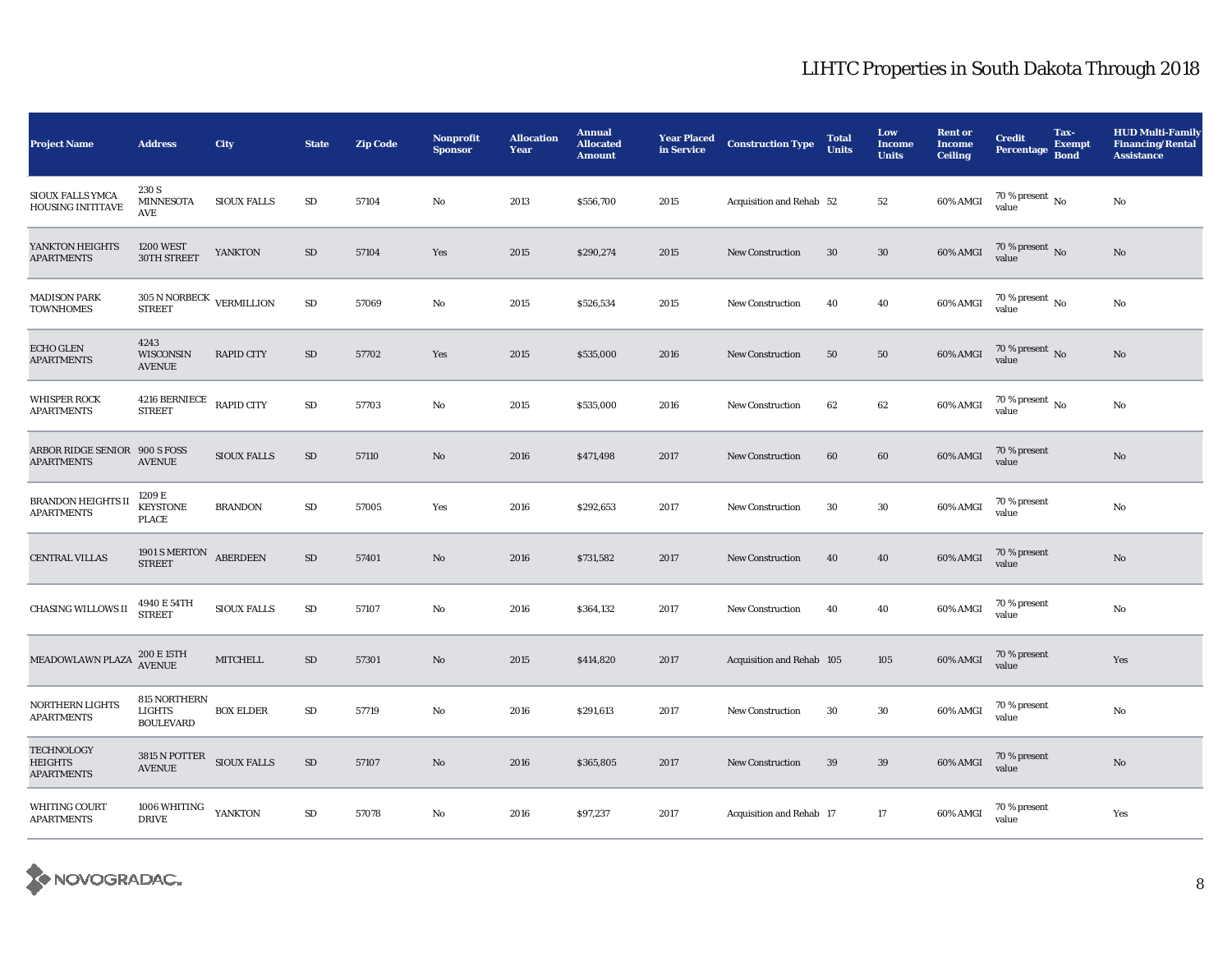| <b>Project Name</b>                                          | <b>Address</b>                                | City               | <b>State</b> | <b>Zip Code</b> | <b>Nonprofit</b><br><b>Sponsor</b> | <b>Allocation</b><br>Year | <b>Annual</b><br><b>Allocated</b><br><b>Amount</b> | <b>Year Placed</b><br>in Service | <b>Construction Type</b> | <b>Total</b><br><b>Units</b> | Low<br><b>Income</b><br><b>Units</b> | <b>Rent or</b><br><b>Income</b><br><b>Ceiling</b> | <b>Credit</b><br><b>Percentage</b> | Tax-<br><b>Exempt</b><br><b>Bond</b> | <b>HUD Multi-Family</b><br><b>Financing/Rental</b><br><b>Assistance</b> |
|--------------------------------------------------------------|-----------------------------------------------|--------------------|--------------|-----------------|------------------------------------|---------------------------|----------------------------------------------------|----------------------------------|--------------------------|------------------------------|--------------------------------------|---------------------------------------------------|------------------------------------|--------------------------------------|-------------------------------------------------------------------------|
| <b>HORIZON PLACE</b><br><b>APARTMENTS</b>                    | 3520 N 4TH AVE SIOUX FALLS                    |                    | SD           | 57103           | Yes                                | 2017                      | \$544,000                                          | 2017                             | Acquisition and Rehab 62 |                              | 62                                   | 60% AMGI                                          | $70\,\%$ present $\,$ No value     |                                      | $\mathbf{N}\mathbf{o}$                                                  |
| <b>COPPER PASS</b><br><b>APARTMENTS</b>                      | $3630\:\mathrm{S}\:\mathrm{SPARTA}$<br>AVE    | <b>SIOUX FALLS</b> | ${\rm SD}$   | 57110           | No                                 | 2017                      | \$500,000                                          | 2018                             | <b>New Construction</b>  | 30                           | 30                                   |                                                   | 70 % present $\,$ No $\,$<br>value |                                      | $\mathbf{N}\mathbf{o}$                                                  |
| TRINITY POINT<br><b>APARTMENTS</b>                           | <b>5450 EAST</b><br><b>BLARNEY</b><br>PLACE   | <b>SIOUX FALLS</b> | $\rm SD$     | 57110           | $\rm No$                           | 2017                      | \$90,296                                           | 2018                             | New Construction         | 48                           | 48                                   | 60% AMGI                                          | $70\,\%$ present $\,$ No value     |                                      | Yes                                                                     |
| <b>BRENTWOOD APTS</b>                                        | 601 N<br>ELMWOOD AVE SIOUX FALLS              |                    | ${\rm SD}$   | 57104           |                                    | Insufficient<br>Data      | \$0                                                | Insufficient<br>Data             | Not Indicated            | 98                           | $\mathbf 0$                          |                                                   | Not<br>Indicated                   |                                      |                                                                         |
| HIGHPOINTE<br><b>TOWNHOMES II</b>                            | 140W<br>HIGHPOINTE ST $^{\text{TEA}}$         |                    | SD           | 57064           |                                    | Insufficient<br>Data      | $\$0$                                              | Insufficient<br>Data             | Not Indicated            | $30\,$                       | $\bf{0}$                             |                                                   | Not<br>Indicated                   |                                      |                                                                         |
| <b>HUNTER'S GATE</b>                                         | 221 S CLIFF AVE HARRISBURG                    |                    | $\rm SD$     | 57032           |                                    | Insufficient<br>Data      | \$0                                                | Insufficient<br>Data             | Not Indicated            | 30                           | $\bf{0}$                             |                                                   | Not<br>Indicated                   |                                      |                                                                         |
| REGENCY SQUARE                                               | 104 SUNRISE<br>RIDGE RD S                     | <b>BROOKINGS</b>   | $\rm SD$     | 57006           |                                    | Insufficient<br>Data      | $\$0$                                              | Insufficient<br>Data             | Not Indicated            | $8\phantom{1}$               | $\bf{0}$                             |                                                   | Not<br>Indicated                   |                                      |                                                                         |
| SICANGU VILLAGE<br><b>ESTATES II</b>                         | $200$ SUNDANCE $\,$ MISSION $\,$<br><b>ST</b> |                    | ${\rm SD}$   | 57555           |                                    | Insufficient<br>Data      | \$0                                                | Insufficient<br>Data             | Not Indicated            | 15                           | $\bf{0}$                             |                                                   | Not<br>Indicated                   |                                      |                                                                         |
| <b>STONEY CREEK</b><br><b>TOWNHOMES</b>                      | $7412$ W STONEY $\quad$ SIOUX FALLS CREEK ST  |                    | ${\rm SD}$   | 57106           |                                    | Insufficient<br>Data      | \$0                                                | Insufficient<br>Data             | Not Indicated            | 60                           | $\mathbf 0$                          |                                                   | Not<br>Indicated                   |                                      |                                                                         |
| TOWN SQUARE II                                               | 507 W MAIN ST VERMILLION                      |                    | SD           | 57069           |                                    | Insufficient<br>Data      | $\$0$                                              | Insufficient<br>Data             | Not Indicated            | 30                           | $\bf{0}$                             |                                                   | Not<br>Indicated                   |                                      |                                                                         |
| VOA SUMMIT HEIGHTS 1309 W 51ST ST SIOUX FALLS<br><b>APTS</b> |                                               |                    | $\rm SD$     | 57105           |                                    | Insufficient<br>Data      | $\$0$                                              | Insufficient<br>Data             | Not Indicated            | 37                           | $\bf{0}$                             |                                                   | Not<br>Indicated                   |                                      |                                                                         |
| <b>HARRISBURG APTS</b>                                       | 104 ELM ST                                    | <b>HARRISBURG</b>  | ${\rm SD}$   |                 |                                    | 1987                      | $\$0$                                              | 1987                             | Acquisition and Rehab 8  |                              | 8                                    |                                                   | Not<br>Indicated                   | No                                   |                                                                         |
| <b>J&amp;O APTS</b>                                          | 224 FOURTH<br>AVE SE                          | <b>ABERDEEN</b>    | ${\rm SD}$   | 57401           |                                    | 1987                      | $\$0$                                              | 1987                             | Acquisition and Rehab 23 |                              | 20                                   |                                                   | Not<br>Indicated                   | No                                   |                                                                         |

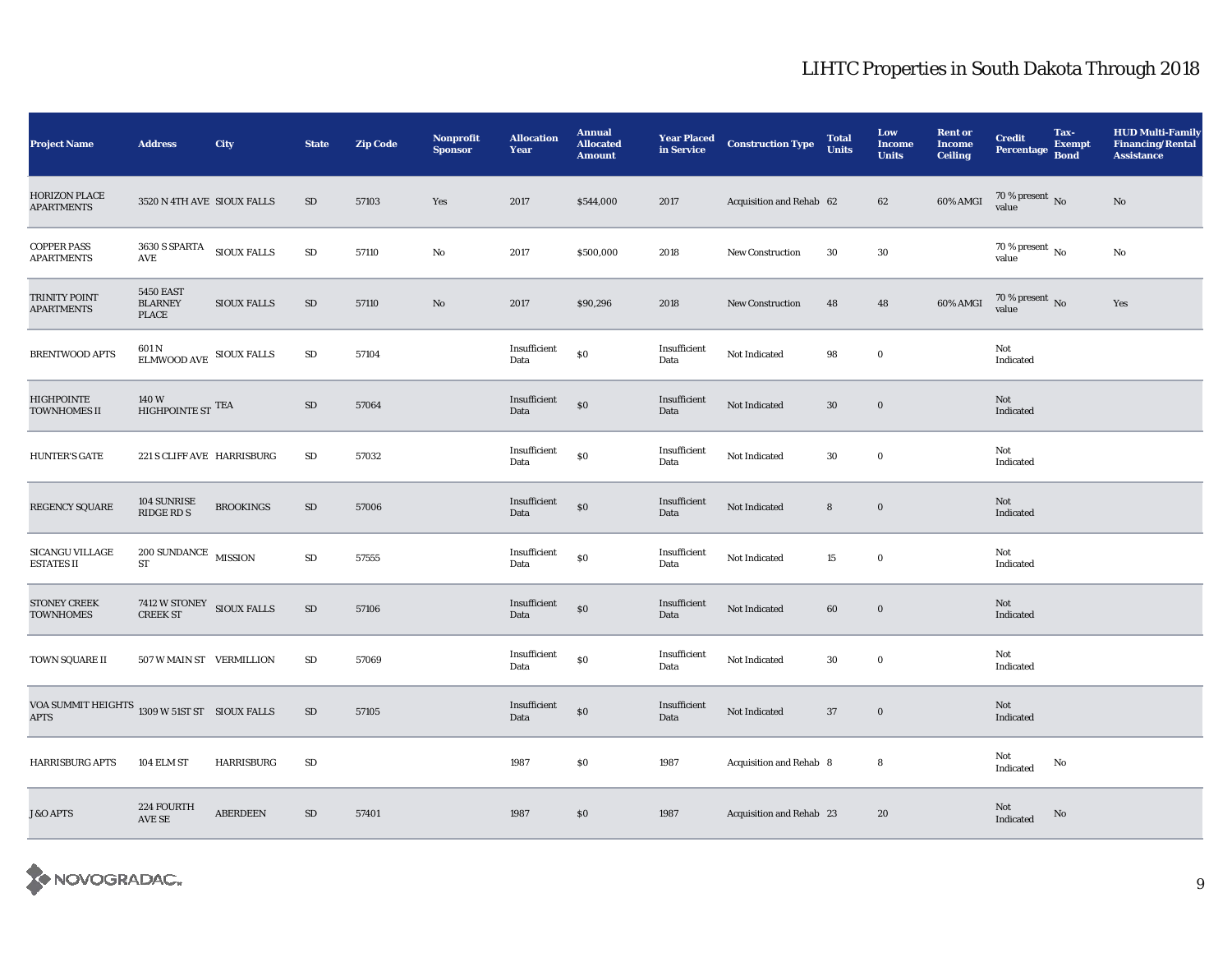| <b>Project Name</b>            | <b>Address</b>                                                                      | City               | <b>State</b> | <b>Zip Code</b> | Nonprofit<br><b>Sponsor</b> | <b>Allocation</b><br>Year | <b>Annual</b><br><b>Allocated</b><br><b>Amount</b> | <b>Year Placed<br/>in Service</b> | <b>Construction Type</b> | <b>Total</b><br><b>Units</b> | Low<br><b>Income</b><br><b>Units</b> | <b>Rent or</b><br><b>Income</b><br><b>Ceiling</b> | <b>Credit</b><br><b>Percentage</b>                | Tax-<br><b>Exempt</b><br><b>Bond</b> | <b>HUD Multi-Family</b><br><b>Financing/Rental</b><br><b>Assistance</b> |
|--------------------------------|-------------------------------------------------------------------------------------|--------------------|--------------|-----------------|-----------------------------|---------------------------|----------------------------------------------------|-----------------------------------|--------------------------|------------------------------|--------------------------------------|---------------------------------------------------|---------------------------------------------------|--------------------------------------|-------------------------------------------------------------------------|
| KOPPER KEY APTS                | $446\,\mathrm{W}$ EIGHTH BURKE<br>${\rm ST}$                                        |                    | ${\rm SD}$   | 57523           |                             | 1987                      | $\$0$                                              | 1987                              | Existing                 | ${\bf 8}$                    | $\overline{7}$                       |                                                   | Not<br>Indicated                                  | $\mathbf {No}$                       |                                                                         |
| LE CHATEAU APTS                | 10 NINTH AVE ABERDEEN<br>SW                                                         |                    | $\rm SD$     | 57401           |                             | 1987                      | $\$0$                                              | 1987                              | Acquisition and Rehab 22 |                              | 20                                   |                                                   | Not<br>Indicated                                  | $\rm No$                             |                                                                         |
| PLUM CREEK APTS                | $1600$ FIRST AVE $$\tt WATERTOWN$$ NE                                               |                    | ${\bf SD}$   | 57201           |                             | 1987                      | \$0                                                | 1987                              | New Construction         | 24                           | 24                                   |                                                   | Not<br>Indicated                                  | $\rm No$                             |                                                                         |
| <b>SUNCHASE</b>                | 131 SUNRISE<br>RIDGE RD                                                             | <b>BROOKINGS</b>   | $\rm SD$     | 57006           |                             | 1987                      | $\$0$                                              | 1987                              | <b>New Construction</b>  | 41                           | 31                                   |                                                   | Not<br>Indicated                                  | $\rm No$                             |                                                                         |
| TARTAN ARMS APTS               | 628 S THIRD<br>$\operatorname{AVE}$                                                 | <b>SIOUX FALLS</b> | ${\rm SD}$   | 57104           |                             | 1987                      | \$0                                                | 1987                              | Acquisition and Rehab 18 |                              | 18                                   |                                                   | Not<br>Indicated                                  | $\rm No$                             |                                                                         |
| WINCHESTER APTS                | 886<br>MONTGOMERY CUSTER<br>ST                                                      |                    | $\rm SD$     | 57730           |                             | 1987                      | \$0                                                | 1987                              | New Construction         | 12                           | 12                                   |                                                   | Not<br>Indicated                                  | $\rm No$                             |                                                                         |
| <b>AFT PROPERTIES</b>          | 422 N SPRING<br>AVE                                                                 | SIOUX FALLS        | $\rm SD$     | 57104           |                             | 1988                      | \$0                                                | 1988                              | Acquisition and Rehab 10 |                              | 10                                   |                                                   | Not<br>Indicated                                  | $\mathbf{No}$                        |                                                                         |
| <b>BAKER APTS</b>              | ${\begin{tabular}{ll} \bf 617 CARDINAL & \bf 60X ELDER \\ \bf DR & \end{tabular} }$ |                    | ${\rm SD}$   | 57719           |                             | 1988                      | $\$0$                                              | 1988                              | Existing                 | ${\bf 8}$                    | $\overline{7}$                       |                                                   | Not<br>$\label{thm:indicated} \textbf{Indicated}$ | No                                   |                                                                         |
| <b>COLLINS APTS</b>            | $417\,\mathrm{W}$ FOURTH SIOUX FALLS ST                                             |                    | ${\rm SD}$   | 57104           |                             | 1988                      | \$0                                                | 1988                              | Acquisition and Rehab 2  |                              | $\boldsymbol{2}$                     |                                                   | Not<br>Indicated                                  | No                                   |                                                                         |
| COLONIAL SQUARE<br><b>APTS</b> | 802 E 13TH ST YANKTON                                                               |                    | ${\rm SD}$   | 57078           |                             | 1988                      | $\$0$                                              | 1988                              | Existing                 | $42\,$                       | $36\,$                               |                                                   | Not<br>Indicated                                  | $\mathbf{N}\mathbf{o}$               |                                                                         |
| <b>ELMS APTS</b>               | 503 E POPLAR<br>DR                                                                  | <b>CANTON</b>      | ${\rm SD}$   | 57013           |                             | 1988                      | $\$0$                                              | 1988                              | Existing                 | 24                           | 23                                   |                                                   | Not<br>Indicated                                  | No                                   |                                                                         |
| <b>KNEIP DUPLEX</b>            | 312 EIGHTH<br>$\operatorname{AVE}$                                                  | <b>BROOKINGS</b>   | ${\rm SD}$   | 57006           |                             | 1988                      | $\$0$                                              | 1988                              | Existing                 | $\boldsymbol{2}$             | $\sqrt{2}$                           |                                                   | Not<br>Indicated                                  | $\rm No$                             |                                                                         |
| MEL ROS VILLAGE                | 1415 S HIGH ST ABERDEEN                                                             |                    | $\rm SD$     | 57401           |                             | 1987                      | $\$0$                                              | 1988                              | Existing                 | 40                           | 40                                   |                                                   | Not<br>Indicated                                  | No                                   |                                                                         |

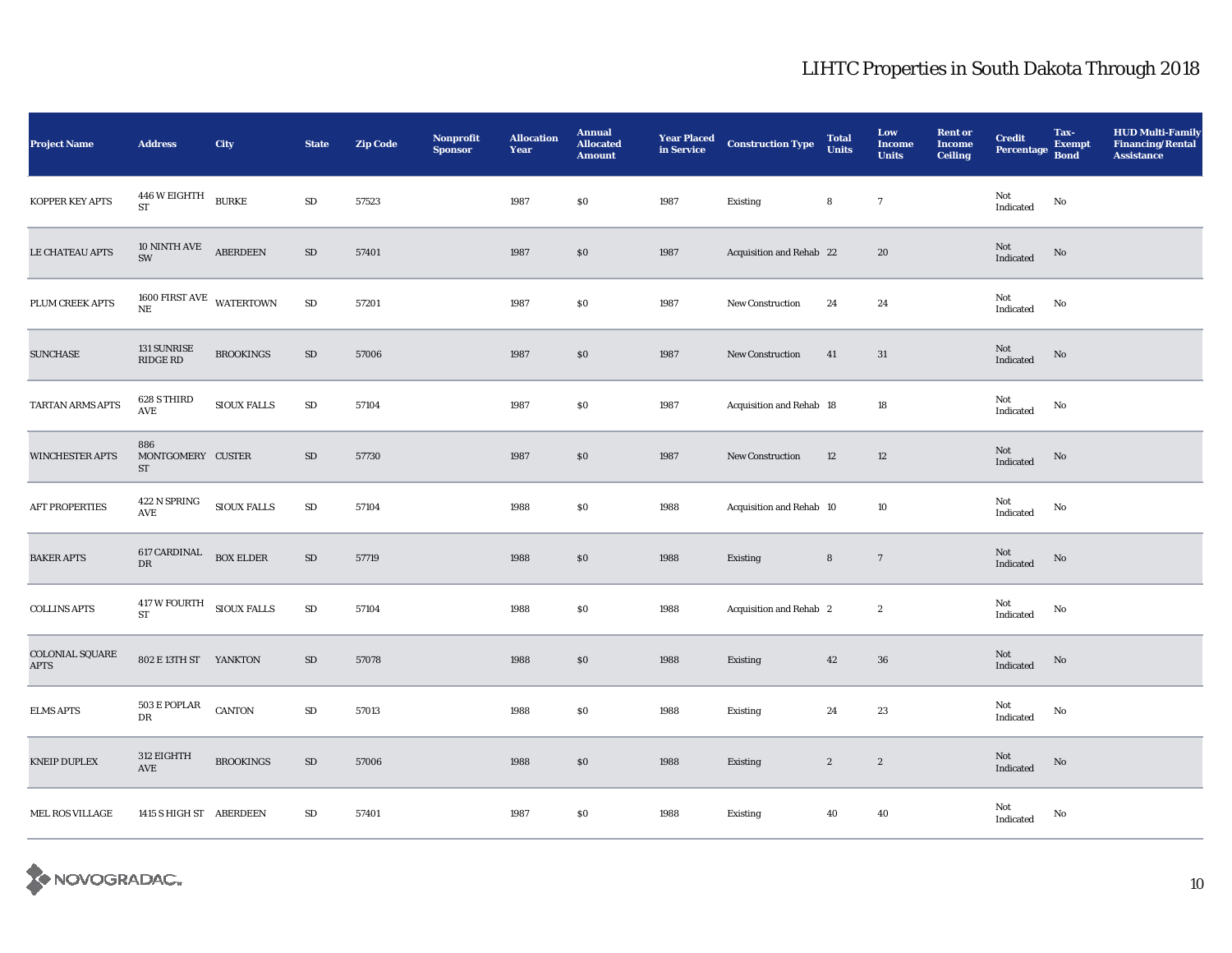| <b>Project Name</b>   | <b>Address</b>                           | <b>City</b> | <b>State</b> | <b>Zip Code</b> | Nonprofit<br><b>Sponsor</b> | <b>Allocation</b><br>Year | <b>Annual</b><br><b>Allocated</b><br><b>Amount</b> | <b>Year Placed</b><br>in Service | <b>Construction Type</b> | <b>Total</b><br><b>Units</b> | Low<br><b>Income</b><br><b>Units</b> | <b>Rent or</b><br><b>Income</b><br><b>Ceiling</b> | <b>Credit</b><br><b>Percentage</b>                | Tax-<br><b>Exempt</b><br><b>Bond</b> | <b>HUD Multi-Family</b><br><b>Financing/Rental</b><br><b>Assistance</b> |
|-----------------------|------------------------------------------|-------------|--------------|-----------------|-----------------------------|---------------------------|----------------------------------------------------|----------------------------------|--------------------------|------------------------------|--------------------------------------|---------------------------------------------------|---------------------------------------------------|--------------------------------------|-------------------------------------------------------------------------|
| <b>MIDWEST</b>        | 1000 WALNUT<br>$\operatorname{ST}$       | YANKTON     | $\rm SD$     | 57078           |                             | 1988                      | \$0                                                | 1988                             | Existing                 | 44                           | 40                                   |                                                   | Not<br>Indicated                                  | $\rm No$                             |                                                                         |
| SPEARFISH APTS        | 2301 N FIFTH ST SPEARFISH                |             | SD           | 57783           |                             | 1988                      | \$0                                                | 1988                             | <b>New Construction</b>  | 24                           | 24                                   |                                                   | Not<br>Indicated                                  | No                                   |                                                                         |
| SPRING CREST          | 420 W 19TH AVE MITCHELL                  |             | $\rm SD$     | 57301           |                             | 1988                      | \$0                                                | 1988                             | <b>New Construction</b>  | 12                           | 12                                   |                                                   | Not<br>$\label{thm:indicated} \textbf{Indicated}$ | $\rm No$                             |                                                                         |
| <b>SUMMER CREST</b>   | 500 W 19TH AVE MITCHELL                  |             | $\rm SD$     | 57301           |                             | 1988                      | $\$0$                                              | 1988                             | <b>New Construction</b>  | 12                           | 12                                   |                                                   | Not<br>$\operatorname{Indicated}$                 | $\rm No$                             |                                                                         |
| <b>SUNCHASE II</b>    | 218 21ST ST SW WATERTOWN                 |             | SD           | 57201           |                             | 1988                      | \$0                                                | 1988                             | <b>New Construction</b>  | 41                           | 41                                   |                                                   | Not<br>Indicated                                  | No                                   |                                                                         |
| TEA I                 | 400 N JOSEPH TEA<br>$\operatorname{AVE}$ |             | ${\rm SD}$   |                 |                             | 1988                      | $\$0$                                              | 1988                             | Acquisition and Rehab 8  |                              | 8                                    |                                                   | Not<br>Indicated                                  | No                                   |                                                                         |
| TEA II                | 130 N MAIN AVE TEA                       |             | SD           | 57064           |                             | 1988                      | \$0                                                | 1988                             | Acquisition and Rehab 8  |                              | $\bf8$                               |                                                   | Not<br>Indicated                                  | No                                   |                                                                         |
| TEA III               | 401 N CARLA<br>AVE                       | <b>TEA</b>  | ${\rm SD}$   |                 |                             | 1988                      | \$0                                                | 1988                             | Acquisition and Rehab 8  |                              | 8                                    |                                                   | Not<br>Indicated                                  | No                                   |                                                                         |
| <b>TIMBERWOOD</b>     | 101 E CEDAR ST BRANDON                   |             | $\rm SD$     | 57005           |                             | 1988                      | \$0                                                | 1988                             | <b>New Construction</b>  | ${\bf 8}$                    | ${\bf 8}$                            |                                                   | Not<br>Indicated                                  | $\rm No$                             |                                                                         |
| <b>BEVSON'S APTS</b>  | 929 S BLAINE<br>$\operatorname{AVE}$     | SIOUX FALLS | ${\rm SD}$   | 57103           |                             | 1989                      | \$0                                                | 1989                             | Existing                 | 14                           | 14                                   |                                                   | Not<br>$\operatorname{Indicated}$                 | No                                   |                                                                         |
| BICENTENNIAL APTS     | $1200$ S LAWSON $$\sf ABERDEEN$$ ST      |             | $\rm SD$     | 57401           |                             | 1989                      | \$0                                                | 1989                             | Existing                 | 48                           | 48                                   |                                                   | Not<br>Indicated                                  | $\rm No$                             |                                                                         |
| <b>BIRCHWOOD APTS</b> | $1900$ KENNEDY $$\tt PIERRE$$ DR         |             | ${\rm SD}$   | 57501           |                             | 1988                      | \$0                                                | 1989                             | New Construction         | 24                           | 24                                   |                                                   | Not<br>Indicated                                  | No                                   |                                                                         |
| BOULEVARD MANOR       | 906 EXPLORER RAPID CITY ST               |             | ${\bf SD}$   | 57701           |                             | 1989                      | $\$0$                                              | 1989                             | Existing                 | 48                           | 48                                   |                                                   | Not<br>Indicated                                  | $\rm No$                             |                                                                         |

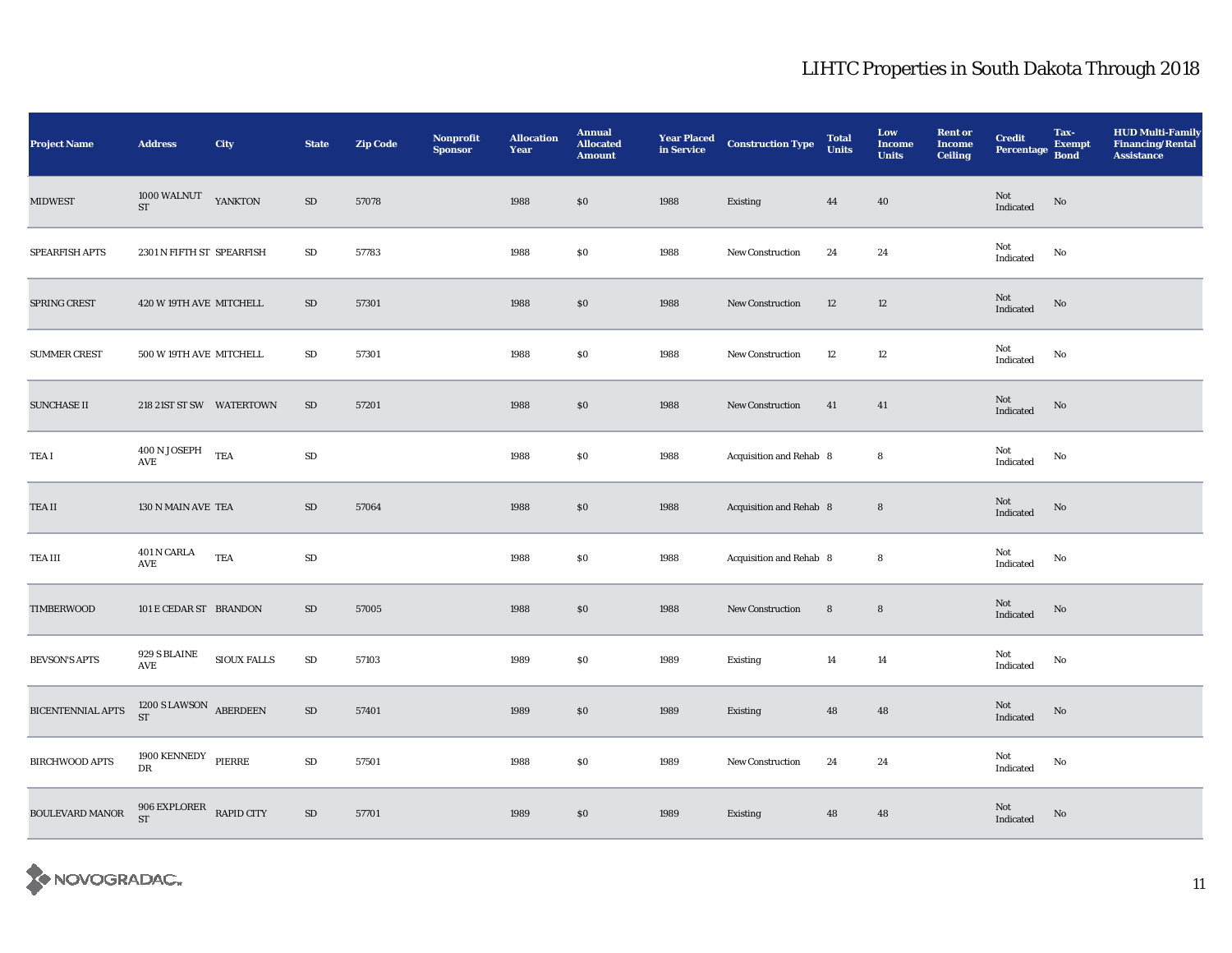| <b>Project Name</b>                            | <b>Address</b>                                                   | City                                                                                                                                              | <b>State</b> | <b>Zip Code</b> | Nonprofit<br><b>Sponsor</b> | <b>Allocation</b><br>Year | <b>Annual</b><br><b>Allocated</b><br><b>Amount</b> | <b>Year Placed<br/>in Service</b> | <b>Construction Type</b> | <b>Total</b><br><b>Units</b> | Low<br><b>Income</b><br><b>Units</b> | <b>Rent or</b><br><b>Income</b><br><b>Ceiling</b> | <b>Credit</b><br><b>Percentage</b>                | Tax-<br><b>Exempt</b><br><b>Bond</b> | <b>HUD Multi-Family</b><br><b>Financing/Rental</b><br><b>Assistance</b> |
|------------------------------------------------|------------------------------------------------------------------|---------------------------------------------------------------------------------------------------------------------------------------------------|--------------|-----------------|-----------------------------|---------------------------|----------------------------------------------------|-----------------------------------|--------------------------|------------------------------|--------------------------------------|---------------------------------------------------|---------------------------------------------------|--------------------------------------|-------------------------------------------------------------------------|
| <b>DULUTH APTS</b>                             | $2600$ S DULUTH $\,$ SIOUX FALLS<br>$\operatorname{AVE}$         |                                                                                                                                                   | $\rm SD$     | 57105           |                             | 1989                      | $\$0$                                              | 1989                              | Acquisition and Rehab 10 |                              | 10                                   |                                                   | Not<br>Indicated                                  | $\rm No$                             |                                                                         |
| <b>OAHE APTS</b>                               | 514 S ADAMS<br>$\operatorname{AVE}$                              | PIERRE                                                                                                                                            | $\rm SD$     | 57501           |                             | 1989                      | \$0                                                | 1989                              | Existing                 | 8                            | $\overline{7}$                       |                                                   | Not<br>Indicated                                  | No                                   |                                                                         |
| PARKER APTS                                    | 305 PARKER DR BOX ELDER                                          |                                                                                                                                                   | SD           | 57719           |                             | 1989                      | \$0                                                | 1989                              | Existing                 | 8                            | $\boldsymbol{6}$                     |                                                   | Not<br>Indicated                                  | $\mathbf{N}\mathbf{o}$               |                                                                         |
| RIVERVIEW MANOR<br><b>APTS</b>                 | 120 S                                                            | $\begin{minipage}{.4\linewidth} \textbf{COURTLAND} \textbf{ST} \end{minipage} \begin{minipage}{.4\linewidth} \textbf{CHAMBERLAIN} \end{minipage}$ | SD           | 57325           |                             | 1989                      | \$0                                                | 1989                              | <b>New Construction</b>  | 24                           | 21                                   |                                                   | Not<br>Indicated                                  | $\rm No$                             |                                                                         |
| CITI-CRESTVIEW APTS 4300 E 18TH ST SIOUX FALLS |                                                                  |                                                                                                                                                   | $\rm SD$     | 57103           |                             | 1989                      | \$0                                                | 1990                              | New Construction         | 54                           | ${\bf 54}$                           |                                                   | Not<br>Indicated                                  | No                                   |                                                                         |
| CITI-WESTPORT APTS 3205 W 43RD ST SIOUX FALLS  |                                                                  |                                                                                                                                                   | $\rm SD$     | 57106           |                             | 1989                      | \$0                                                | 1990                              | <b>New Construction</b>  | 72                           | 72                                   |                                                   | Not<br>$\operatorname{Indicated}$                 | $\rm No$                             |                                                                         |
| <b>LAKEVIEW TERRACE</b>                        | $106$ S SANBORN $\,$ CHAMBERLAIN $\,$ ST                         |                                                                                                                                                   | $\rm SD$     | 57325           |                             | 1989                      | \$0                                                | 1990                              | Acquisition and Rehab 36 |                              | 36                                   |                                                   | Not<br>$\label{thm:indicated} \textbf{Indicated}$ | No                                   |                                                                         |
| REGENCY SQUARE                                 | 100 SUNRISE<br>RIDGE RD S                                        | <b>BROOKINGS</b>                                                                                                                                  | $\rm SD$     | 57006           |                             | 1990                      | \$0                                                | 1990                              | Acquisition and Rehab 8  |                              | $\overline{4}$                       |                                                   | Not<br>Indicated                                  | No                                   |                                                                         |
| PRAY PROPERTY                                  | $204\,\mathrm{W}\,\mathrm{SECOND}\quad\mathrm{FLANDREAU}$<br>AVE |                                                                                                                                                   | ${\rm SD}$   | 57028           |                             | 1990                      | \$0                                                | 1990                              | Acquisition and Rehab 6  |                              | 3                                    |                                                   | Not<br>Indicated                                  | No                                   |                                                                         |
| <b>BLACK HILLS</b><br>HOUSING                  | 24 DUNLAP AVE DEADWOOD                                           |                                                                                                                                                   | $\rm SD$     | 57732           |                             | 1989                      | $\$0$                                              | 1991                              | New Construction         | $30\,$                       | 29                                   |                                                   | Not<br>Indicated                                  | $\rm\thinspace No$                   |                                                                         |
| <b>CHESTNUT APTS</b>                           | $201\,\mathrm{N}\,\mathrm{DOUGLAS}$ HOWARD<br><b>ST</b>          |                                                                                                                                                   | $\rm SD$     | 57349           |                             | 1990                      | $\$0$                                              | 1991                              | New Construction         | 24                           | 24                                   |                                                   | Not<br>Indicated                                  | $\mathbf{N}\mathbf{o}$               |                                                                         |
| COUNTRY VILLAGE                                | 6200 W 43RD ST SIOUX FALLS                                       |                                                                                                                                                   | SD           | 57106           |                             | 1990                      | $\$0$                                              | 1991                              | <b>New Construction</b>  | 24                           | 24                                   |                                                   | Not<br>Indicated                                  | No                                   |                                                                         |
| <b>LAKE PORT VILLAGE</b><br>APTS               | 5801W<br>CHRISTOPHER SIOUX FALLS<br>PL                           |                                                                                                                                                   | SD           | 57106           |                             | 1990                      | \$0                                                | 1991                              | <b>New Construction</b>  | 48                           | 48                                   |                                                   | Not<br>Indicated                                  | No                                   |                                                                         |

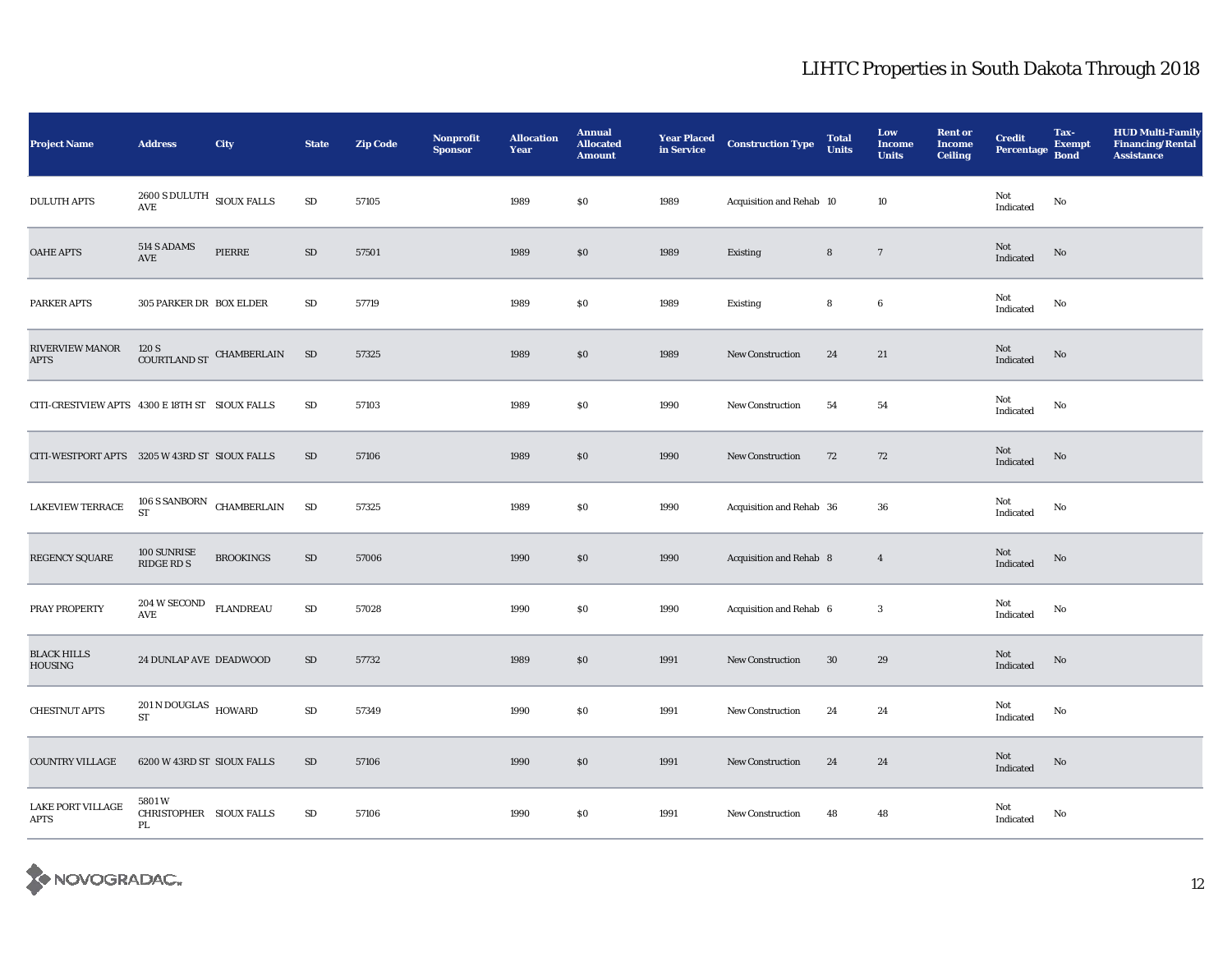| <b>Project Name</b>                           | <b>Address</b>                               | <b>City</b>        | <b>State</b> | <b>Zip Code</b> | Nonprofit<br><b>Sponsor</b> | <b>Allocation</b><br>Year | <b>Annual</b><br><b>Allocated</b><br><b>Amount</b> | <b>Year Placed</b><br>in Service | <b>Construction Type</b> | <b>Total</b><br><b>Units</b> | Low<br><b>Income</b><br><b>Units</b> | <b>Rent or</b><br><b>Income</b><br><b>Ceiling</b> | <b>Credit</b><br><b>Percentage</b> | Tax-<br><b>Exempt</b><br><b>Bond</b> | <b>HUD Multi-Family</b><br><b>Financing/Rental</b><br><b>Assistance</b> |
|-----------------------------------------------|----------------------------------------------|--------------------|--------------|-----------------|-----------------------------|---------------------------|----------------------------------------------------|----------------------------------|--------------------------|------------------------------|--------------------------------------|---------------------------------------------------|------------------------------------|--------------------------------------|-------------------------------------------------------------------------|
| MACAURTHUR PLACE 5001 S MAC<br>$\rm II$       | <b>ARTHUR LN</b>                             | SIOUX FALLS        | ${\rm SD}$   | 57108           |                             | 1989                      | \$0                                                | 1991                             | New Construction         | 48                           | 38                                   |                                                   | Not<br>Indicated                   | $\rm No$                             |                                                                         |
| MACAURTHUR PLACE I                            | 5101 S MAC<br>ARTHUR LN                      | <b>SIOUX FALLS</b> | $\rm SD$     | 57108           |                             | 1989                      | \$0                                                | 1991                             | <b>New Construction</b>  | 24                           | 20                                   |                                                   | Not<br>Indicated                   | No                                   |                                                                         |
| <b>WEST DAKOTA APTS</b>                       | 125 W DAKOTA PIERRE<br>$\operatorname{AVE}$  |                    | $\rm SD$     | 57501           |                             | 1991                      | \$0                                                | 1991                             | Acquisition and Rehab 6  |                              | $6\phantom{.}6$                      |                                                   | Not<br>Indicated                   | No                                   |                                                                         |
| <b>ASHBURY APTS</b>                           | 4704 E SIXTH ST SIOUX FALLS                  |                    | $\rm SD$     | 57110           |                             | 1991                      | \$0                                                | 1992                             | <b>New Construction</b>  | 48                           | 48                                   |                                                   | Not<br>Indicated                   | $\mathbf{N}\mathbf{o}$               |                                                                         |
| <b>COLONIAL APTS</b>                          | 325 E KEMP AVE WATERTOWN                     |                    | $\rm SD$     | 57201           |                             | 1991                      | \$0                                                | 1992                             | <b>New Construction</b>  | 24                           | 24                                   |                                                   | Not<br>Indicated                   | No                                   |                                                                         |
| <b>CORNELL APTS I</b>                         | 1800<br>WESTMINSTER WATERTOWN<br>AVE         |                    | ${\rm SD}$   | 57201           |                             | 1992                      | \$0                                                | 1992                             | <b>New Construction</b>  | 24                           | 24                                   |                                                   | Not<br>Indicated                   | No                                   |                                                                         |
| COUNTRY MEADOWS II 6200 W 43RD ST SIOUX FALLS |                                              |                    | SD           | 57106           |                             | 1991                      | \$0                                                | 1992                             | <b>New Construction</b>  | 20                           | 20                                   |                                                   | Not<br>Indicated                   | No                                   |                                                                         |
| COUNTRY MEADOWS<br>Ш                          | 6200 W 43RD ST SIOUX FALLS                   |                    | $\rm SD$     | 57106           |                             | 1991                      | \$0                                                | 1992                             | <b>New Construction</b>  | -6                           | 6                                    |                                                   | Not<br>Indicated                   | No                                   |                                                                         |
| <b>GILLMORE APTS</b>                          | 422 WILLIAMS DEADWOOD<br>$\operatorname{ST}$ |                    | ${\rm SD}$   | 57732           |                             | 1991                      | \$0                                                | 1992                             | Acquisition and Rehab 14 |                              | 14                                   |                                                   | Not<br>Indicated                   | No                                   |                                                                         |
| 311 8TH AVE W                                 | 311 EIGHTH AVE SISSETON<br>W                 |                    | $\rm SD$     | 57262           |                             | 1990                      | \$0                                                | 1992                             | Acquisition and Rehab 8  |                              | 8                                    |                                                   | Not<br>Indicated                   | $\rm No$                             |                                                                         |
| <b>RIVER COURT</b>                            | <b>912 ELM ST</b>                            | <b>VERMILLION</b>  | $\rm SD$     | 57069           |                             | 1992                      | \$0                                                | 1992                             | <b>New Construction</b>  | 24                           | 24                                   |                                                   | Not<br>Indicated                   | No                                   |                                                                         |
| <b>SPRUCE APTS</b>                            | 1900 KENNEDY<br>$_{\rm DR}$                  | PIERRE             | $\rm SD$     | 57501           |                             | 1991                      | \$0                                                | 1992                             | <b>New Construction</b>  | 24                           | 24                                   |                                                   | Not<br>Indicated                   | No                                   |                                                                         |
| <b>SUNDIAL SQUARE</b><br>APTS I               | 106 WATERLOO<br><b>ST</b>                    | <b>RAPID CITY</b>  | $\rm SD$     | 57701           |                             | 1990                      | \$0                                                | 1992                             | <b>New Construction</b>  | 21                           | 21                                   |                                                   | Not<br>Indicated                   | No                                   |                                                                         |

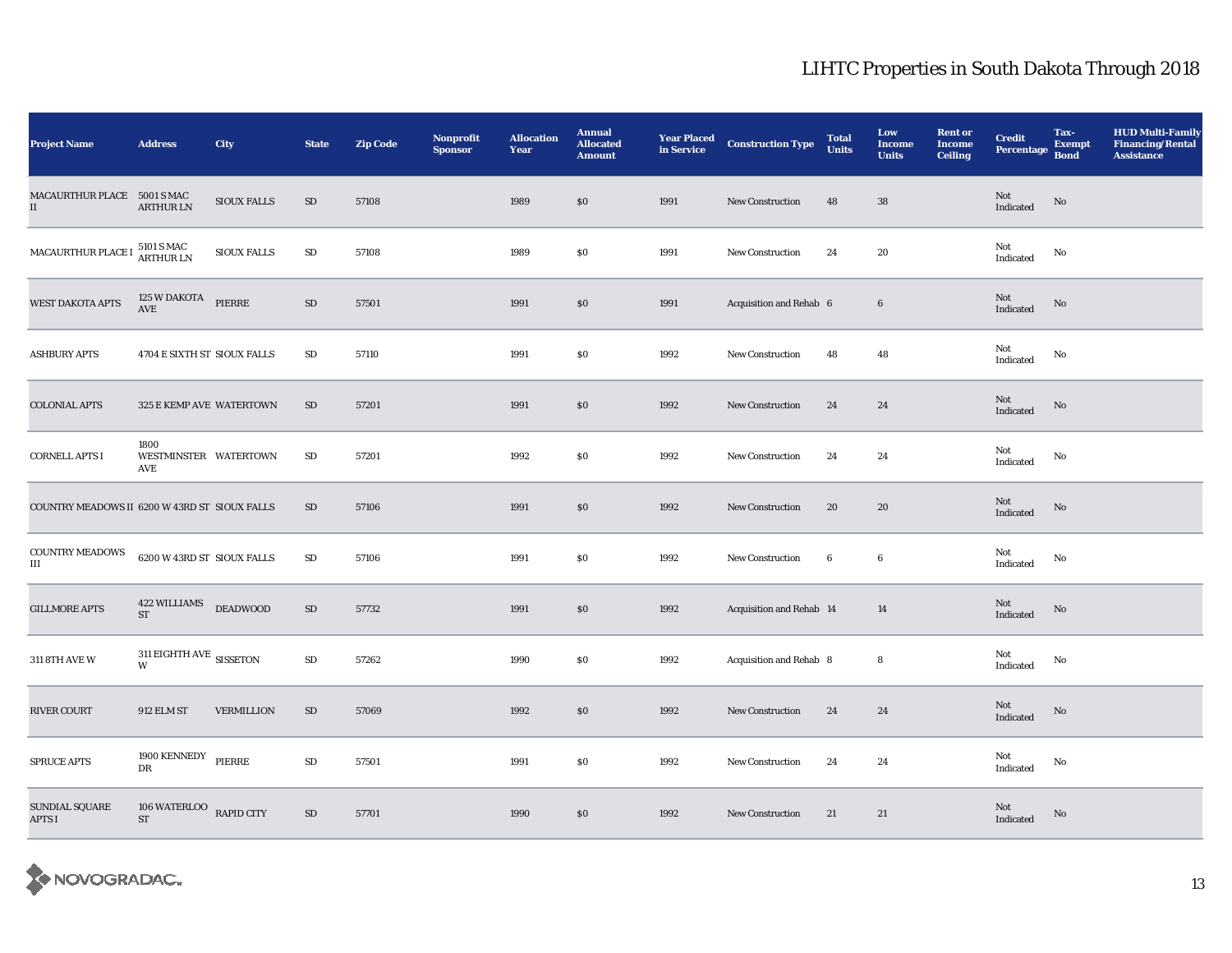| <b>Project Name</b>                       | <b>Address</b>                                            | <b>City</b>        | <b>State</b> | <b>Zip Code</b> | Nonprofit<br><b>Sponsor</b> | <b>Allocation</b><br>Year | <b>Annual</b><br><b>Allocated</b><br><b>Amount</b> | <b>Year Placed<br/>in Service</b> | <b>Construction Type</b> | <b>Total</b><br><b>Units</b> | Low<br><b>Income</b><br><b>Units</b> | <b>Rent or</b><br><b>Income</b><br><b>Ceiling</b> | <b>Credit</b><br><b>Percentage</b> | Tax-<br><b>Exempt</b><br><b>Bond</b> | <b>HUD Multi-Family</b><br><b>Financing/Rental</b><br><b>Assistance</b> |
|-------------------------------------------|-----------------------------------------------------------|--------------------|--------------|-----------------|-----------------------------|---------------------------|----------------------------------------------------|-----------------------------------|--------------------------|------------------------------|--------------------------------------|---------------------------------------------------|------------------------------------|--------------------------------------|-------------------------------------------------------------------------|
| SUNDIAL SQUARE<br>APTS II                 | 102 WATERLOO $\;$ RAPID CITY<br><b>ST</b>                 |                    | $\rm SD$     | 57701           |                             | 1990                      | $\$0$                                              | 1992                              | <b>New Construction</b>  | 42                           | 42                                   |                                                   | Not<br>Indicated                   | $\rm No$                             |                                                                         |
| <b>SUNRISE APTS I</b><br>(YANKTON)        | 2015 GREEN ST YANKTON                                     |                    | SD           | 57078           |                             | 1991                      | \$0                                                | 1992                              | <b>New Construction</b>  | 33                           | 29                                   |                                                   | Not<br>Indicated                   | No                                   |                                                                         |
| <b>COUNTRY MEADOWS</b><br>${\rm IV}$      | 6100 W 43RD ST SIOUX FALLS                                |                    | ${\rm SD}$   | 57106           |                             | 1991                      | \$0\$                                              | 1993                              | New Construction         | 29                           | 29                                   |                                                   | Not<br>Indicated                   | No                                   |                                                                         |
| <b>CUMBERLAND APTS</b>                    | $3500$ N FOURTH $\,$ SIOUX FALLS AVE                      |                    | $\rm SD$     | 57104           |                             | 1992                      | \$0                                                | 1993                              | <b>New Construction</b>  | 42                           | 42                                   |                                                   | Not<br>Indicated                   | No                                   |                                                                         |
| <b>GARFIELD APTS</b>                      | 701 S WESTERN SIOUX FALLS<br>$\operatorname{AVE}$         |                    | ${\rm SD}$   | 57104           |                             | 1992                      | \$0                                                | 1993                              | Acquisition and Rehab 26 |                              | 13                                   |                                                   | Not<br>Indicated                   | No                                   |                                                                         |
| <b>HILLSIDE APTS</b>                      | $3320$ SEVENTH $$\sf{SPEARTISH}$$<br>$\operatorname{AVE}$ |                    | ${\rm SD}$   | 57783           |                             | 1992                      | $\$0$                                              | 1993                              | New Construction         | 16                           | 16                                   |                                                   | Not<br>Indicated                   | No                                   |                                                                         |
| MCC DEVELOPMENT X 102 FRONT ST AURORA     |                                                           |                    | SD           |                 |                             | 1992                      | \$0                                                | 1993                              | Acquisition and Rehab 30 |                              | 24                                   |                                                   | Not<br>Indicated                   | No                                   |                                                                         |
| NORTH CLEVELAND<br>APTS I                 | 909 N<br><b>CLEVELAND</b><br>AVE                          | <b>SIOUX FALLS</b> | $\rm SD$     | 57103           |                             | 1992                      | $\$0$                                              | 1993                              | <b>New Construction</b>  | 24                           | 24                                   |                                                   | Not<br>Indicated                   | No                                   |                                                                         |
| NORTH CLEVELAND<br>APTS II                | 901 N<br><b>CLEVELAND</b><br>$\operatorname{AVE}$         | <b>SIOUX FALLS</b> | $\rm SD$     | 57103           |                             | 1992                      | \$0                                                | 1993                              | <b>New Construction</b>  | 24                           | 23                                   |                                                   | Not<br>Indicated                   | No                                   |                                                                         |
| <b>SCATTERED SITE-</b><br><b>BUECHLER</b> | 116 E SEVENTH<br>$\operatorname{AVE}$                     | <b>REDFIELD</b>    | $\rm SD$     | 57469           |                             | 1992                      | \$0                                                | 1993                              | Acquisition and Rehab 3  |                              | $\overline{3}$                       |                                                   | Not<br>$\operatorname{Indicated}$  | $\mathbf{N}\mathbf{o}$               |                                                                         |
| SUNRISE APTS I                            | 2015 GREEN ST YANKTON                                     |                    | $\rm SD$     | 57078           |                             | 1992                      | \$0                                                | 1993                              | New Construction         | 44                           | 44                                   |                                                   | Not<br>Indicated                   | No                                   |                                                                         |
| <b>WALNUT APTS</b>                        | 502 S WALNUT ELK POINT<br>${\rm ST}$                      |                    | $\rm SD$     | 57025           |                             | 1992                      | \$0                                                | 1993                              | <b>New Construction</b>  | 24                           | 24                                   |                                                   | Not<br>Indicated                   | No                                   |                                                                         |
| <b>600 MEDARY AVE S</b>                   | 600 MEDARY<br>AVE S                                       | <b>BROOKINGS</b>   | $\rm SD$     | 57006           |                             | 1991                      | \$0                                                | 1993                              | <b>New Construction</b>  | $12\,$                       | 12                                   |                                                   | Not<br>Indicated                   | No                                   |                                                                         |

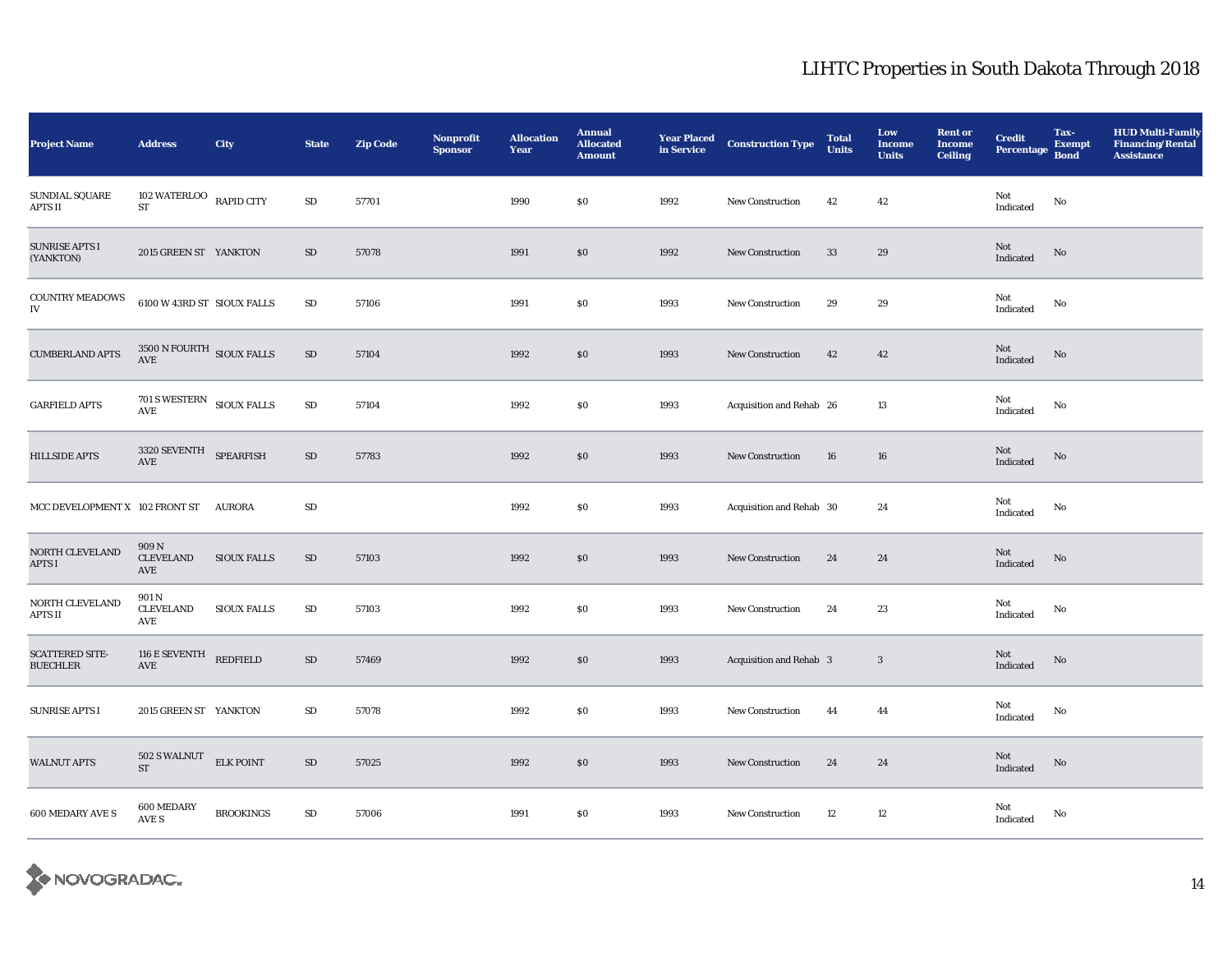| <b>Project Name</b>                        | <b>Address</b>                              | <b>City</b>                               | <b>State</b>    | <b>Zip Code</b> | Nonprofit<br><b>Sponsor</b> | <b>Allocation</b><br>Year | <b>Annual</b><br><b>Allocated</b><br><b>Amount</b> | <b>Year Placed</b><br>in Service | <b>Construction Type</b> | <b>Total</b><br><b>Units</b> | Low<br><b>Income</b><br><b>Units</b> | <b>Rent or</b><br><b>Income</b><br><b>Ceiling</b> | <b>Credit</b><br><b>Percentage</b> | Tax-<br><b>Exempt</b><br><b>Bond</b> | <b>HUD Multi-Family</b><br><b>Financing/Rental</b><br><b>Assistance</b> |
|--------------------------------------------|---------------------------------------------|-------------------------------------------|-----------------|-----------------|-----------------------------|---------------------------|----------------------------------------------------|----------------------------------|--------------------------|------------------------------|--------------------------------------|---------------------------------------------------|------------------------------------|--------------------------------------|-------------------------------------------------------------------------|
| <b>WINTER PARK APTS</b>                    | $1700$ N $$\rm{MITCHELL}\xspace$ MITCHELL   |                                           | SD              | 57301           |                             | 1992                      | \$0                                                | 1993                             | <b>New Construction</b>  | 24                           | 24                                   |                                                   | Not<br>Indicated                   | $\mathbf{N}\mathbf{o}$               |                                                                         |
| <b>BIG STONE APTS</b>                      |                                             | 656 WALNUT ST BIG STONE CITY              | SD              | 57216           |                             | 1994                      | <b>SO</b>                                          | 1994                             | Acquisition and Rehab 8  |                              | 8                                    |                                                   | Not<br>Indicated                   | No                                   |                                                                         |
| <b>BLUFFS EDGE APTS</b>                    | 2645<br>COTTONTAIL STURGIS<br>DR            |                                           | SD              | 57785           |                             | 1992                      | $\$0$                                              | 1994                             | New Construction         | 24                           | 24                                   |                                                   | Not<br>Indicated                   | No                                   |                                                                         |
| <b>CORNELL APTS II</b>                     | 1800<br>WESTMINSTER WATERTOWN<br><b>AVE</b> |                                           | SD              | 57201           |                             | 1993                      | \$0                                                | 1994                             | <b>New Construction</b>  | 24                           | 24                                   |                                                   | Not<br>Indicated                   | No                                   |                                                                         |
| ELM CREEK APTS                             | 2301 FLAG<br>MOUNTAIN DR                    | PIERRE                                    | SD              | 57501           |                             | 1993                      | $\$0$                                              | 1994                             | <b>New Construction</b>  | 24                           | 24                                   |                                                   | Not<br>Indicated                   | $\mathbf{N}\mathbf{o}$               |                                                                         |
| HARVEST POINT APTS 511 SE NINTH ST MADISON |                                             |                                           | SD              | 57042           |                             | 1994                      | \$0                                                | 1994                             | <b>New Construction</b>  | 30                           | 30                                   |                                                   | Not<br>Indicated                   | No                                   |                                                                         |
| MEMORY LANE                                | 901 MEMORY<br>${\rm LN}$                    | <b>YANKTON</b>                            | SD              | 57078           |                             | 1993                      | $\$0$                                              | 1994                             | New Construction         | 18                           | 18                                   |                                                   | Not<br>Indicated                   | No                                   |                                                                         |
| OLD MAIN                                   | $320$ N LAWLER $\quad$ CANTON<br><b>ST</b>  |                                           | ${\rm SD}$      | 57013           |                             | 1993                      | \$0                                                | 1994                             | Acquisition and Rehab 23 |                              | 23                                   |                                                   | Not<br>Indicated                   | No                                   |                                                                         |
| RIVERVIEW PLAZA                            |                                             | $110$ S $$\tt COURTLAND\:ST$$ CHAMBERLAIN | SD <sub>3</sub> | 57325           |                             | 1994                      | \$0                                                | 1994                             | <b>New Construction</b>  | 16                           | 16                                   |                                                   | Not<br>Indicated                   | No                                   |                                                                         |
| RICHMOND II                                | 4601 E THIRD ST SIOUX FALLS                 |                                           | $\rm SD$        | 57110           |                             | 1994                      | \$0                                                | 1994                             | <b>New Construction</b>  | 48                           | 48                                   |                                                   | Not<br>Indicated                   | No                                   |                                                                         |
| <b>RIDGEVIEW APTS II</b>                   | 2901 E SIXTH ST SIOUX FALLS                 |                                           | SD              | 57103           |                             | 1994                      | \$0                                                | 1994                             | <b>New Construction</b>  | 48                           | 48                                   |                                                   | Not<br>Indicated                   | No                                   |                                                                         |
| <b>RIVER RUN APTS</b>                      | <b>701 S LYONS</b><br>AVE                   | <b>SIOUX FALLS</b>                        | ${\rm SD}$      | 57106           |                             | 1993                      | <b>SO</b>                                          | 1994                             | <b>New Construction</b>  | 48                           | 48                                   |                                                   | Not<br>Indicated                   | No                                   |                                                                         |
| ROLLING HILLS APTS 721 S 34TH ST SPEARFISH |                                             |                                           | $\rm SD$        | 57783           |                             | 1993                      | $\$0$                                              | 1994                             | <b>New Construction</b>  | 24                           | 24                                   |                                                   | Not<br>Indicated                   | $\mathbf{N}\mathbf{o}$               |                                                                         |

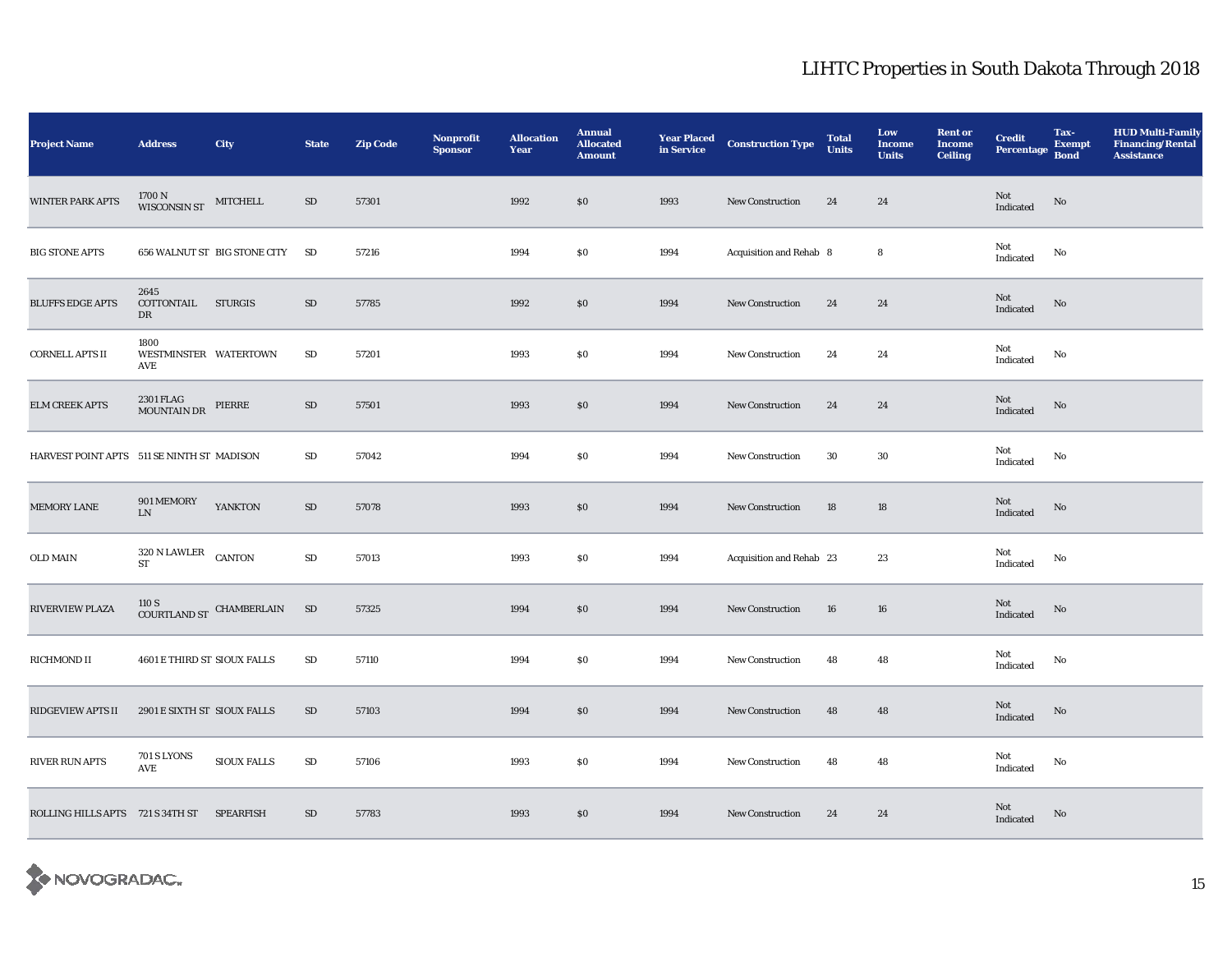| <b>Project Name</b>                    | <b>Address</b>                                                  | <b>City</b>        | <b>State</b> | <b>Zip Code</b> | Nonprofit<br><b>Sponsor</b> | <b>Allocation</b><br>Year | <b>Annual</b><br><b>Allocated</b><br><b>Amount</b> | <b>Year Placed</b><br>in Service | <b>Construction Type</b> | <b>Total</b><br><b>Units</b> | Low<br><b>Income</b><br><b>Units</b> | <b>Rent or</b><br><b>Income</b><br><b>Ceiling</b> | <b>Credit</b><br><b>Percentage</b>          | Tax-<br><b>Exempt</b><br><b>Bond</b> | <b>HUD Multi-Family</b><br><b>Financing/Rental</b><br><b>Assistance</b> |
|----------------------------------------|-----------------------------------------------------------------|--------------------|--------------|-----------------|-----------------------------|---------------------------|----------------------------------------------------|----------------------------------|--------------------------|------------------------------|--------------------------------------|---------------------------------------------------|---------------------------------------------|--------------------------------------|-------------------------------------------------------------------------|
| <b>AXTELL APTS</b>                     | $300$ N WESTERN $_{\rm{SIOUX\; FALLS}}$<br>$\operatorname{AVE}$ |                    | $\rm SD$     | 57104           | No                          | 1993                      | \$0                                                | 1995                             | <b>New Construction</b>  | 42                           | 42                                   |                                                   | 70 % present $\,$ No $\,$<br>value          |                                      |                                                                         |
| 1225 MINNESOTA AVE<br>SW               | 1225<br><b>MINNESOTA</b><br><b>AVE SW</b>                       | <b>HURON</b>       | $\rm SD$     | 57350           | No                          | 1993                      | \$0                                                | 1995                             | <b>New Construction</b>  | 21                           | 19                                   |                                                   | 30 % present $\,$ No $\,$<br>value          |                                      |                                                                         |
| <b>CUMBERLAND II</b>                   | $3520\,\mathrm{N}\,\mathrm{FOURTH}\;$ SIOUX FALLS<br>AVE        |                    | $\rm SD$     | 57104           | No                          | 1994                      | \$0                                                | 1995                             | <b>New Construction</b>  | 20                           | 20                                   |                                                   | 70 % present $\,$ No $\,$<br>value          |                                      |                                                                         |
| <b>EVERGREEN APTS</b>                  | 500 MAIN ST                                                     | <b>EAGLE BUTTE</b> | SD           | 57625           | No                          | 1995                      | \$0                                                | 1995                             | <b>New Construction</b>  | 25                           | 25                                   |                                                   | $30$ % present $\,$ No value                |                                      |                                                                         |
| <b>GRINDE APTS</b>                     | $100$ N KROHN<br>PL                                             | <b>SIOUX FALLS</b> | ${\rm SD}$   | 57103           | No                          | 1993                      | \$0                                                | 1995                             | Acquisition and Rehab 15 |                              | 15                                   |                                                   | Not<br>Indicated                            | No                                   |                                                                         |
| MAJESTIC VIEW APTS                     | $1210$ S MAJESTIC $_{\mbox{SIOUX\;FALLS}}$                      |                    | $\rm SD$     | 57103           | $\mathbf{N}\mathbf{o}$      | 1994                      | $\$0$                                              | 1995                             | New Construction         | 40                           | 40                                   |                                                   | 70 % present No<br>value                    |                                      |                                                                         |
| MINNESOTA ESTATES                      | $801\,\mathrm{E}$ MINNESOTA ST RAPID CITY                       |                    | $\rm SD$     | 57701           | No                          | 1993                      | \$0                                                | 1995                             | <b>New Construction</b>  | 48                           | 48                                   |                                                   | $70$ % present $\,$ No $\,$<br>value        |                                      |                                                                         |
| <b>OLDE SCHOOL APTS</b>                | 104 N KROHN<br>PL                                               | <b>SIOUX FALLS</b> | $\rm SD$     | 57103           | Yes                         | 1993                      | \$0                                                | 1995                             | Acquisition and Rehab 27 |                              | 27                                   |                                                   | <b>Both 30%</b><br>and 70%<br>present value | No                                   |                                                                         |
| PHEASANT VIEW APTS                     | $3510$ S SERTOMA $_{\hbox{SIOUX FALLS}}$                        |                    | ${\rm SD}$   | 57106           | No                          | 1993                      | $\$0$                                              | 1995                             | <b>New Construction</b>  | 40                           | 40                                   |                                                   | $70\,\%$ present $\,$ No value              |                                      |                                                                         |
| <b>SUNRISE APTS II</b><br>(YANKTON)    | 2015 GREEN ST YANKTON                                           |                    | SD           | 57078           | $\mathbf{No}$               | 1995                      | \$0                                                | 1995                             | <b>New Construction</b>  | 24                           | 24                                   |                                                   | $30$ % present $\,$ No value                |                                      |                                                                         |
| THREE OAKS APTS I                      | $700$ SIXTH AVE $$\sf BROOKINGS$$                               |                    | $\rm SD$     | 57006           | No                          | 1994                      | \$0                                                | 1995                             | <b>New Construction</b>  | 24                           | 24                                   |                                                   | $70\,\%$ present $\,$ No value              |                                      |                                                                         |
| <b>WESTERN COMFORT</b><br><b>APTS</b>  | $2500\,\mathrm{W}\,\mathrm{BETHEL}\;$ SIOUX FALLS<br>PL         |                    | ${\rm SD}$   | 57105           | $\mathbf{No}$               | 1994                      | $\$0$                                              | 1995                             | New Construction         | 48                           | 48                                   |                                                   | $70\,\%$ present $\,$ No value              |                                      |                                                                         |
| <b>WINDSOR ESTATES</b><br><b>SOUTH</b> | 913<br>SOUTHLAND LN $\,$ BROOKINGS                              |                    | ${\rm SD}$   | 57006           | No                          | 1994                      | \$0                                                | 1995                             | New Construction         | 36                           | 36                                   |                                                   | $30$ % present $_{\rm{No}}$                 |                                      |                                                                         |

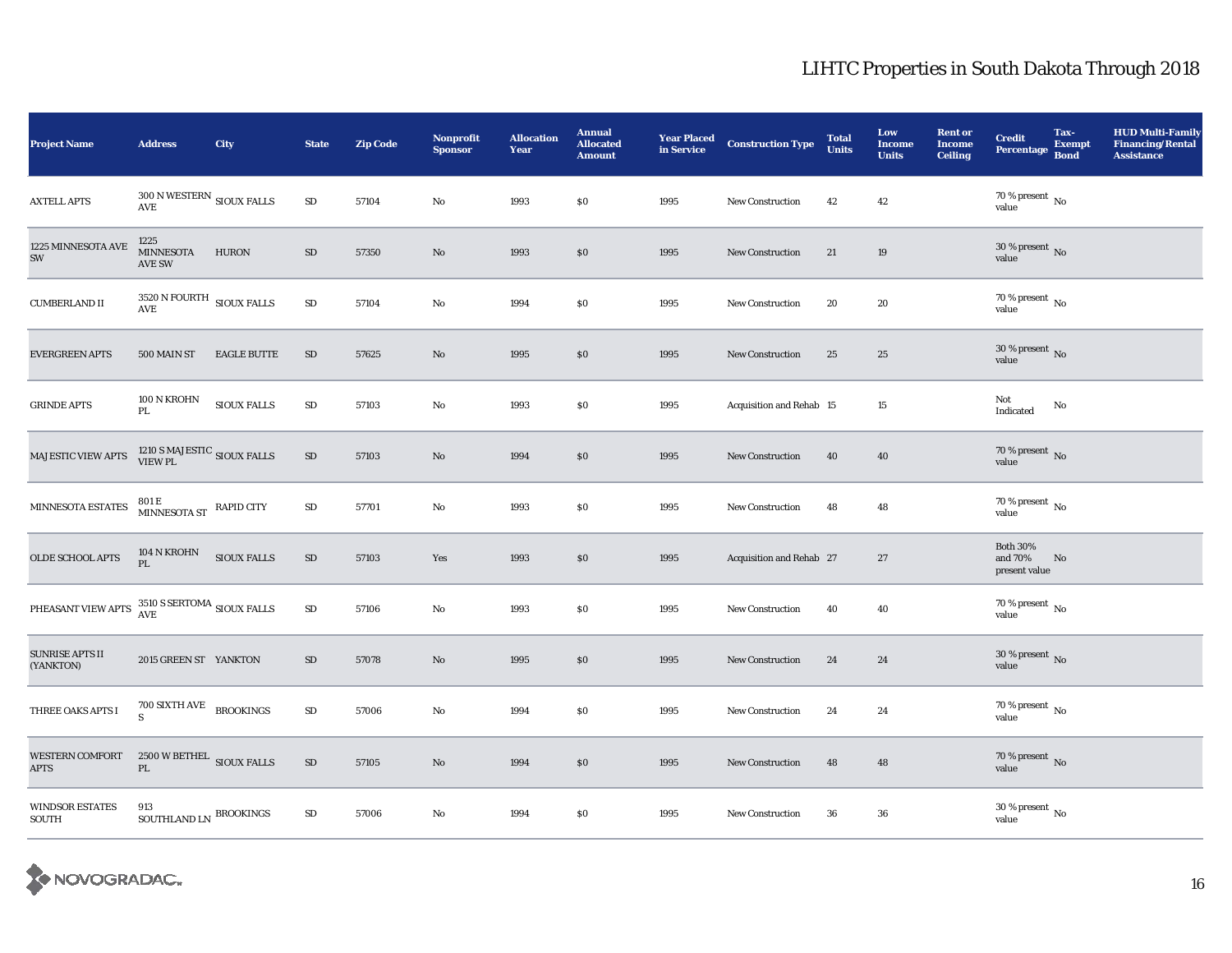| <b>Project Name</b>                             | <b>Address</b>                               | <b>City</b>                | <b>State</b> | <b>Zip Code</b> | Nonprofit<br><b>Sponsor</b> | <b>Allocation</b><br>Year | <b>Annual</b><br><b>Allocated</b><br><b>Amount</b> | <b>Year Placed</b><br>in Service | <b>Construction Type</b> | <b>Total</b><br><b>Units</b> | Low<br><b>Income</b><br><b>Units</b> | <b>Rent or</b><br><b>Income</b><br><b>Ceiling</b> | <b>Credit</b><br><b>Percentage</b> | Tax-<br><b>Exempt</b><br><b>Bond</b> | <b>HUD Multi-Family</b><br><b>Financing/Rental</b><br><b>Assistance</b> |
|-------------------------------------------------|----------------------------------------------|----------------------------|--------------|-----------------|-----------------------------|---------------------------|----------------------------------------------------|----------------------------------|--------------------------|------------------------------|--------------------------------------|---------------------------------------------------|------------------------------------|--------------------------------------|-------------------------------------------------------------------------|
| PHEASANT RUN APTS                               | $3506~\mathrm{S}$ SIOUX FALLS SERTOMA AVE    |                            | $\rm SD$     | 57106           | No                          | 1993                      | \$167,318                                          | 1995                             | New Construction         | 40                           | 40                                   | $60\%$ AMGI                                       | $70\,\%$ present $\,$ No value     |                                      | Yes                                                                     |
| THREE OAKS                                      | 715 SIXTH AVE S BROOKINGS                    |                            | $\rm SD$     | 57006           | No                          | 1994                      | \$215,499                                          | 1995                             | <b>New Construction</b>  | 24                           | 24                                   | 60% AMGI                                          | $70\,\%$ present $_{\rm No}$       |                                      | No                                                                      |
| <b>HILLVIEW APTS</b>                            | 5001 E 26TH ST SIOUX FALLS                   |                            | SD           | 57110           | No                          | 1994                      | \$0                                                | 1996                             | <b>New Construction</b>  | 41                           | 41                                   |                                                   | $70\,\%$ present $\,$ No value     |                                      |                                                                         |
| MINNESOTA ESTATES 817 E<br>$\scriptstyle\rm II$ | MINNESOTA ST RAPID CITY                      |                            | $\rm SD$     | 57701           | No                          | 1995                      | \$0                                                | 1996                             | <b>New Construction</b>  | 48                           | 48                                   |                                                   | $70\,\%$ present $\,$ No value     |                                      |                                                                         |
| <b>NORTH RIDGE APTS</b>                         | 500 S LYONS<br>AVE                           | <b>SIOUX FALLS</b>         | ${\rm SD}$   | 57106           | Yes                         | 1995                      | $\$0$                                              | 1996                             | <b>New Construction</b>  | 60                           | 59                                   |                                                   | $70\,\%$ present $\,$ No value     |                                      |                                                                         |
| RIVERWOOD APTS                                  | $1125\ \mathrm{MADISON}$<br>${\rm ST}$       | <b>VERMILLION</b>          | ${\rm SD}$   | 57069           | No                          | 1995                      | \$0                                                | 1996                             | <b>New Construction</b>  | 24                           | 24                                   |                                                   | 30 % present $\,$ No $\,$<br>value |                                      |                                                                         |
| <b>SOUTHVIEW APTS</b>                           | 920 S 34TH ST SPEARFISH                      |                            | SD           | 57783           | $\mathbf{No}$               | 1995                      | \$0                                                | 1996                             | <b>New Construction</b>  | 24                           | 24                                   |                                                   | $70\,\%$ present $\,$ No value     |                                      |                                                                         |
| TANGLEWOOD                                      | 2120 SEVENTH<br><b>AVE</b>                   | BELLE FOURCHE SD           |              | 57717           | No                          | 1994                      | \$0                                                | 1996                             | <b>New Construction</b>  | 24                           | 24                                   |                                                   | 30 % present $\,$ No $\,$<br>value |                                      |                                                                         |
| THREE OAKS APTS II                              | 305 18TH ST SW WATERTOWN                     |                            | SD           | 57201           | No                          | 1995                      | \$0                                                | 1996                             | <b>New Construction</b>  | 24                           | 24                                   |                                                   | $70\,\%$ present $\,$ No value     |                                      |                                                                         |
| <b>FOUNTAIN SPRINGS</b><br><b>SENIOR APTS</b>   | 1900 HARMONY RAPID CITY<br><b>HEIGHTS LN</b> |                            | $\rm SD$     | 57702           | $\mathbf{No}$               | 1996                      | \$0                                                | 1997                             | <b>New Construction</b>  | 50                           | 50                                   |                                                   | $70\%$ present No<br>value         |                                      |                                                                         |
| <b>FOXCROFT APTS</b>                            | 101 W BROAD<br>AVE                           | <b>FLANDREAU</b>           | $\rm SD$     | 57028           | No                          | 1996                      | $\$0$                                              | 1997                             | <b>New Construction</b>  | 24                           | 24                                   |                                                   | $30$ % present $\,$ No value       |                                      |                                                                         |
| <b>GATEWOOD APTS II</b>                         | <b>143 BRUNEAU</b><br>DR                     | NORTH SIOUX<br><b>CITY</b> | $\rm SD$     | 57049           | $\mathbf{No}$               | 1995                      | \$0                                                | 1997                             | <b>New Construction</b>  | 32                           | 32                                   |                                                   | $70\,\%$ present $\,$ No value     |                                      |                                                                         |
| <b>HOMESTEAD TRAILS</b><br>RENT TO OWN I        | 1112 N<br>HOMESTEAD<br><b>CIR</b>            | <b>SIOUX FALLS</b>         | SD           | 57103           | No                          | 1996                      | \$0                                                | 1997                             | <b>New Construction</b>  | 27                           | 27                                   |                                                   | $70\,\%$ present $\,$ No value     |                                      |                                                                         |

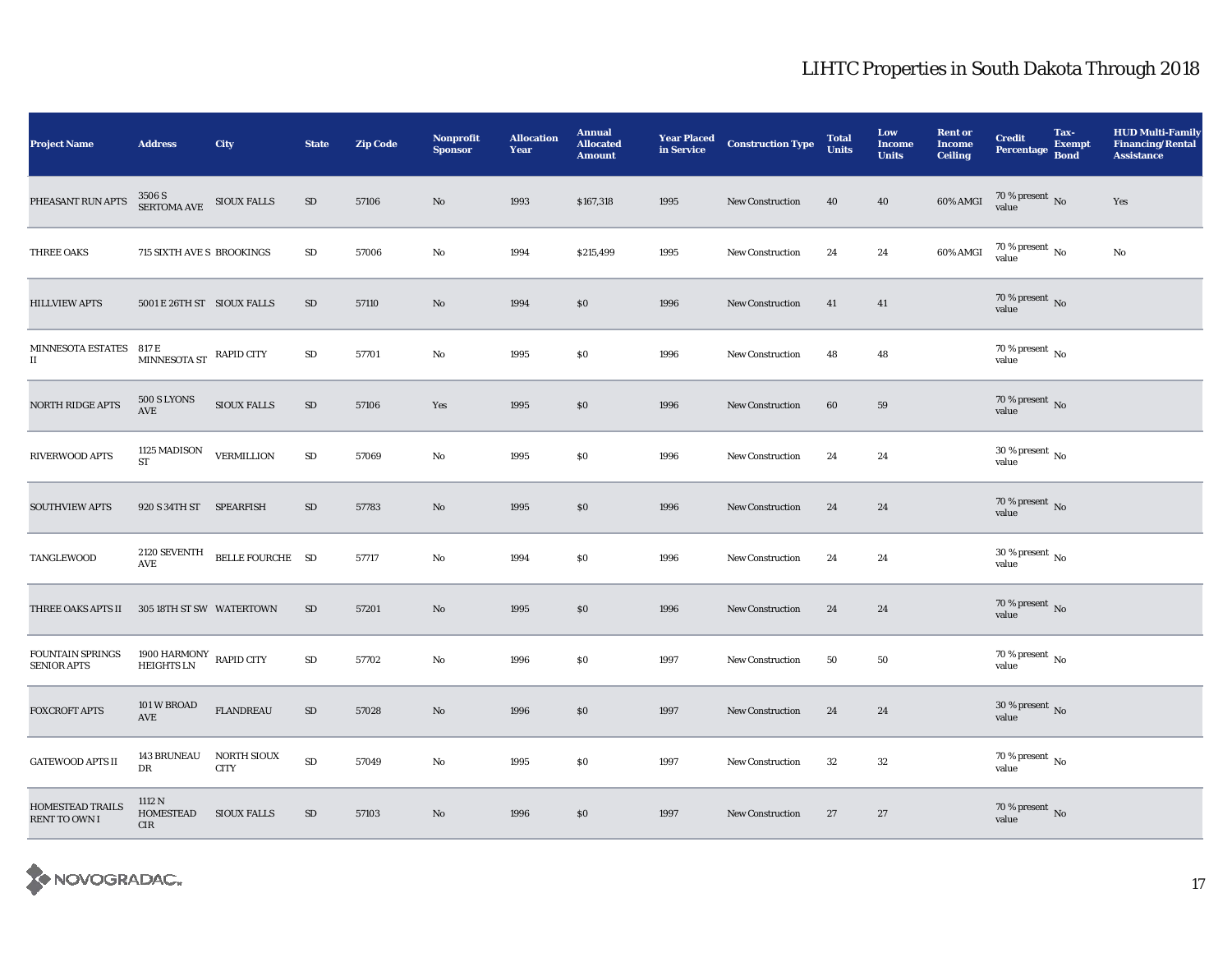| <b>Project Name</b>                        | <b>Address</b>                                        | <b>City</b>                    | <b>State</b> | <b>Zip Code</b> | <b>Nonprofit</b><br><b>Sponsor</b> | <b>Allocation</b><br>Year | <b>Annual</b><br><b>Allocated</b><br><b>Amount</b> | <b>Year Placed<br/>in Service</b> | <b>Construction Type</b> | <b>Total</b><br><b>Units</b> | Low<br><b>Income</b><br><b>Units</b> | <b>Rent or</b><br><b>Income</b><br><b>Ceiling</b> | <b>Credit</b><br><b>Percentage</b>      | Tax-<br><b>Exempt</b><br><b>Bond</b> | <b>HUD Multi-Family</b><br><b>Financing/Rental</b><br><b>Assistance</b> |
|--------------------------------------------|-------------------------------------------------------|--------------------------------|--------------|-----------------|------------------------------------|---------------------------|----------------------------------------------------|-----------------------------------|--------------------------|------------------------------|--------------------------------------|---------------------------------------------------|-----------------------------------------|--------------------------------------|-------------------------------------------------------------------------|
| <b>HOMESTEAD TRAILS</b><br>RENT TO OWN II  | 1209 N<br>HOMESTEAD<br>${\rm CIR}$                    | <b>SIOUX FALLS</b>             | SD           | 57103           | No                                 | 1996                      | $\$0$                                              | 1997                              | <b>New Construction</b>  | 5                            | $\sqrt{5}$                           |                                                   | $70\,\%$ present $\,$ No value          |                                      |                                                                         |
| SPRINGWOOD                                 | 1405 11TH ST NE WATERTOWN                             |                                | ${\rm SD}$   | 57201           | $\rm No$                           | 1996                      | \$0                                                | 1997                              | <b>New Construction</b>  | 24                           | 24                                   |                                                   | $70\,\%$ present $\,$ No value          |                                      |                                                                         |
| <b>GATEWAY APTS</b>                        | $3511\,\mathrm{S}\,\mathrm{GATEWAY}$ SIOUX FALLS BLVD |                                | $\rm SD$     | 57106           | No                                 | 1996                      | \$0                                                | 1998                              | <b>New Construction</b>  | 47                           | 46                                   |                                                   | $70\,\%$ present $\,$ No value          |                                      |                                                                         |
| <b>HUNTER'S RUN</b><br><b>TOWNHOMES</b>    | <b>2710 ELK RD</b>                                    | <b>STURGIS</b>                 | $\rm SD$     | 57785           | $\mathbf{N}\mathbf{o}$             | 1997                      | $\$0$                                              | 1998                              | <b>New Construction</b>  | 24                           | 24                                   |                                                   | $70\,\%$ present $\,$ No value          |                                      |                                                                         |
| MEMORIAL PARK APTS PHILADELPHIA RAPID CITY | 420<br><b>ST</b>                                      |                                | ${\rm SD}$   | 57701           | No                                 | 1997                      | \$0                                                | 1998                              | <b>New Construction</b>  | 61                           | 61                                   |                                                   | $70\,\%$ present $\,$ No value          |                                      |                                                                         |
| <b>SPLIT ROCK</b>                          | $1100\,\mathrm{E}$ TEAKWOOD ST BRANDON                |                                | $\rm SD$     | 57005           | Yes                                | 1997                      | $\$0$                                              | 1998                              | New Construction         | 32                           | $32\,$                               |                                                   | 70 % present $\,$ No $\,$<br>value      |                                      |                                                                         |
| YANKTON SIOUX,<br><b>PHASE I</b>           | 101 VETERANS<br>DR                                    | $\ensuremath{\mathsf{WAGNER}}$ | $\rm SD$     | 57380           | No                                 | 1996                      | $\$0$                                              | 1998                              | <b>New Construction</b>  | 10                           | 10                                   |                                                   | $70\,\%$ present $\,$ No value          |                                      |                                                                         |
| HERITAGE ACRES APTS 2340 E AVE<br>Ш        |                                                       | <b>STURGIS</b>                 | $\rm SD$     | 57785           | $\mathbf{N}\mathbf{o}$             | 1997                      | \$66,409                                           | 1998                              | <b>New Construction</b>  | $32\,$                       | $32\,$                               | <b>50% AMGI</b>                                   | $70\,\%$ present $\,$ No value          |                                      | $\rm No$                                                                |
| <b>ESTES PARK</b>                          | <b>1230 ESTES</b><br>PARK CT                          | <b>RAPID CITY</b>              | $\rm SD$     | 57701           | No                                 | 1999                      | \$0                                                | 1999                              | <b>New Construction</b>  | 39                           | 39                                   |                                                   | 30 % present $\rm \gamma_{es}$<br>value |                                      |                                                                         |
| <b>FOXCROFT II</b>                         | 601 S CTR ST                                          | <b>FLANDREAU</b>               | SD           | 57028           | No                                 | 1998                      | \$0                                                | 1999                              | <b>New Construction</b>  | 8                            | 8                                    |                                                   | $30$ % present $\,$ No value            |                                      |                                                                         |
| <b>HERITAGE APTS</b>                       | 1818 E THIRD ST SIOUX FALLS                           |                                | $\rm SD$     | 57103           | Yes                                | 1999                      | $\$0$                                              | 1999                              | Acquisition and Rehab 96 |                              | 96                                   |                                                   | $30$ % present $\,$ No value            |                                      |                                                                         |
| <b>LINCOLN APTS</b>                        | 330 W<br>PROSPECT AVE                                 | PIERRE                         | SD           | 57501           | No                                 | 1998                      | \$0                                                | 1999                              | <b>New Construction</b>  | 30                           | 30                                   |                                                   | $70\,\%$ present $\,$ No value          |                                      |                                                                         |
| <b>QUAIL HOLLOW</b>                        | <b>4600 E THIRD</b><br>${\rm ST}$                     | <b>SIOUX FALLS</b>             | $\rm SD$     | 57110           | No                                 | 1998                      | \$0                                                | 1999                              | <b>New Construction</b>  | 22                           | 22                                   |                                                   | $70\,\%$ present $\,$ No value          |                                      |                                                                         |

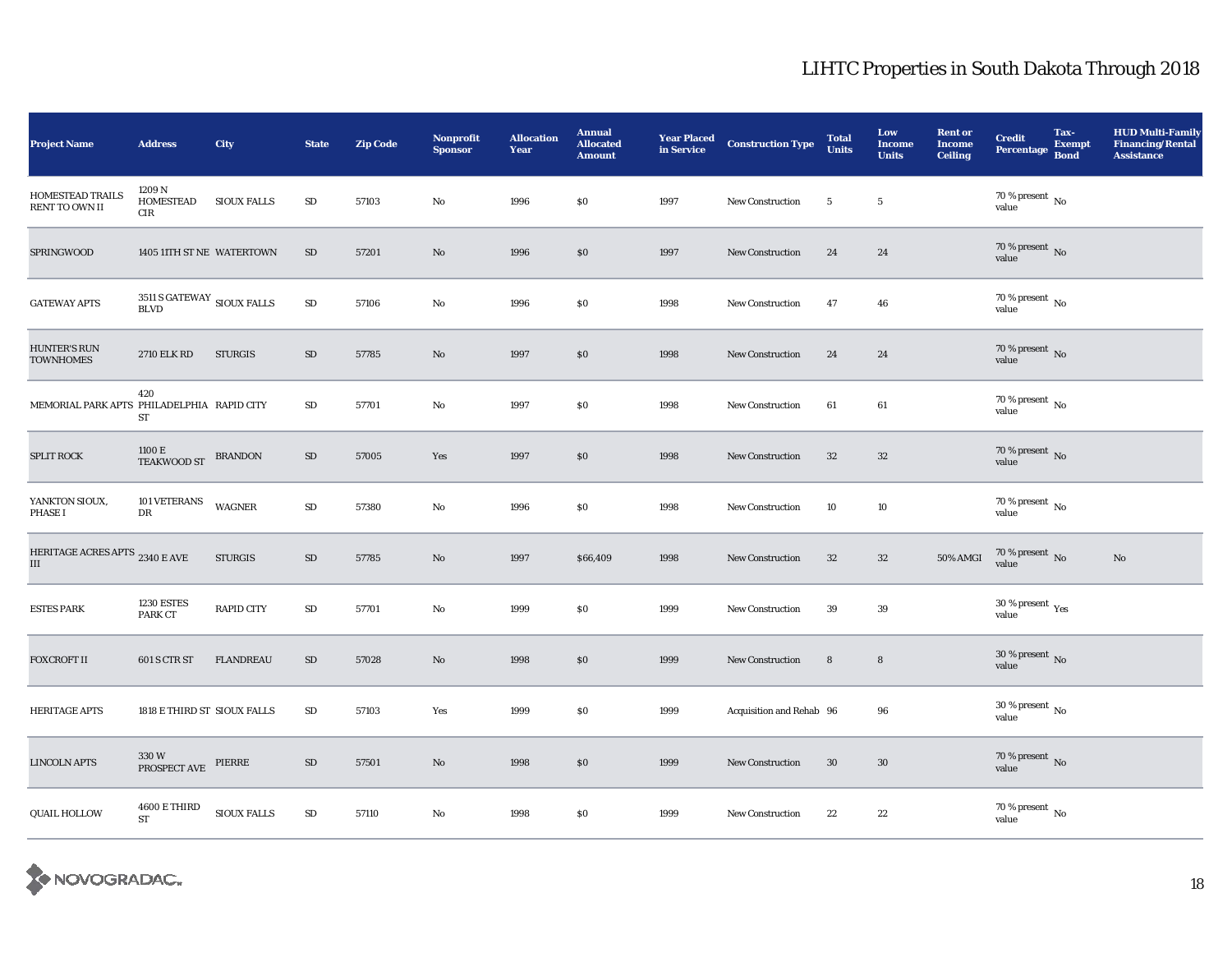| <b>Project Name</b>                         | <b>Address</b>                                             | <b>City</b>                  | <b>State</b> | <b>Zip Code</b> | Nonprofit<br><b>Sponsor</b> | <b>Allocation</b><br>Year | <b>Annual</b><br><b>Allocated</b><br><b>Amount</b> | <b>Year Placed</b><br>in Service | <b>Construction Type</b> | <b>Total</b><br><b>Units</b> | Low<br><b>Income</b><br><b>Units</b> | <b>Rent or</b><br><b>Income</b><br><b>Ceiling</b> | <b>Credit</b><br><b>Percentage</b>          | Tax-<br><b>Exempt</b><br><b>Bond</b> | <b>HUD Multi-Family</b><br><b>Financing/Rental</b><br><b>Assistance</b> |
|---------------------------------------------|------------------------------------------------------------|------------------------------|--------------|-----------------|-----------------------------|---------------------------|----------------------------------------------------|----------------------------------|--------------------------|------------------------------|--------------------------------------|---------------------------------------------------|---------------------------------------------|--------------------------------------|-------------------------------------------------------------------------|
| <b>ROLLING HILLS</b><br><b>TOWNHOUSES</b>   | 1804 E FIFTH ST SIOUX FALLS                                |                              | $\rm SD$     | 57103           | Yes                         | 1999                      | \$108,641                                          | 1999                             | Acquisition and Rehab 47 |                              | 47                                   | 60% AMGI                                          | <b>Both 30%</b><br>and 70%<br>present value | No                                   | Yes                                                                     |
| <b>SOUTH BRIAR</b>                          | 503 15TH ST S                                              | <b>BROOKINGS</b>             | ${\rm SD}$   | 57006           | Yes                         | 1998                      | \$133,923                                          | 1999                             | <b>New Construction</b>  | 29                           | $\boldsymbol{29}$                    | 60% AMGI                                          | $70\,\%$ present $\,$ No value              |                                      | $\rm No$                                                                |
| <b>SOUTH MAIN</b>                           | <b>EAST PRAIRIE</b><br>RD                                  | $\operatorname{EAGLE}$ BUTTE | $\rm SD$     |                 | Yes                         | 1998                      | $\$0$                                              | 1999                             | New Construction         | 20                           | 20                                   |                                                   | 30 % present $\,$ No $\,$<br>value          |                                      |                                                                         |
| SOUTHRIDGE                                  | $1601\,\mathrm{E}$ NORTHSTAR LN $\,$ SIOUX FALLS $\,$      |                              | ${\bf SD}$   | 57108           | Yes                         | 1998                      | \$0                                                | 1999                             | <b>New Construction</b>  | 59                           | 59                                   |                                                   | $70\,\%$ present $\,$ No value              |                                      |                                                                         |
| SUNRISE APTS II & III 2015 GREEN ST YANKTON |                                                            |                              | $\rm SD$     | 57078           | No                          | 1998                      | \$0                                                | 1999                             | <b>New Construction</b>  | 32                           | $32\,$                               |                                                   | $70\,\%$ present $\,$ No value              |                                      |                                                                         |
| TRAIL VIEW ESTATES I 1180 HARNEY ST CUSTER  |                                                            |                              | $\rm SD$     | 57730           | No                          | 1998                      | \$0                                                | 1999                             | <b>New Construction</b>  | 24                           | 24                                   |                                                   | $30$ % present $\,$ No value                |                                      |                                                                         |
| LINCOLN II                                  | $330\,\rm{W}$ $$\rm{PIERRE}$$ PROSPECT AVE $$\rm{PIERRE}$$ |                              | ${\rm SD}$   | 57501           | No                          | 1998                      | \$82,412                                           | 1999                             | <b>New Construction</b>  | 30                           | $30\,$                               | $60\%$ AMGI                                       | $70\,\%$ present $\,$ No value              |                                      | $\rm No$                                                                |
| <b>BERGELAND APTS</b>                       | 2412 W 46TH ST SIOUX FALLS                                 |                              | $\rm SD$     | 57105           | Yes                         | 1999                      | $\$0$                                              | 2000                             | <b>New Construction</b>  | 44                           | 44                                   |                                                   | $70\,\%$ present $\,$ No value              |                                      |                                                                         |
| <b>GREEN BRIAR</b>                          | 410 15TH ST S BROOKINGS                                    |                              | SD           | 57006           | No                          | 1999                      | \$0                                                | 2000                             | <b>New Construction</b>  | 29                           | 29                                   |                                                   | $70\,\%$ present $\,$ No value              |                                      |                                                                         |
| PARKWOOD APTS                               | 1209 MADISON<br>${\rm ST}$                                 | <b>VERMILLION</b>            | $\rm SD$     | 57069           | No                          | 1999                      | \$0                                                | 2000                             | <b>New Construction</b>  | 24                           | 24                                   |                                                   | $30\%$ present No<br>value                  |                                      |                                                                         |
| YANKTON SIOUX II                            | 39406 299TH ST WAGNER                                      |                              | SD           | 57380           | No                          | 1999                      | \$0                                                | 2000                             | <b>New Construction</b>  | 10                           | 10                                   |                                                   | $70\,\%$ present $\,$ No value              |                                      |                                                                         |
| <b>CARLYLE APTS</b>                         | 1901 THIRD AVE $\,$ ABERDEEN $\,$<br>SE                    |                              | $\rm SD$     | 57401           | Yes                         | 2000                      | \$0                                                | 2001                             | <b>New Construction</b>  | 42                           | 42                                   |                                                   | 70 % present $\,$ No $\,$<br>value          |                                      |                                                                         |
| <b>DAKOTA VIEW APTS</b>                     | 497 MEMORIAL WAGNER<br>DR                                  |                              | $\rm SD$     | 57380           | No                          | 2000                      | \$0                                                | 2001                             | Acquisition and Rehab 26 |                              | 26                                   |                                                   | $30$ % present $_{\rm{No}}$                 |                                      |                                                                         |

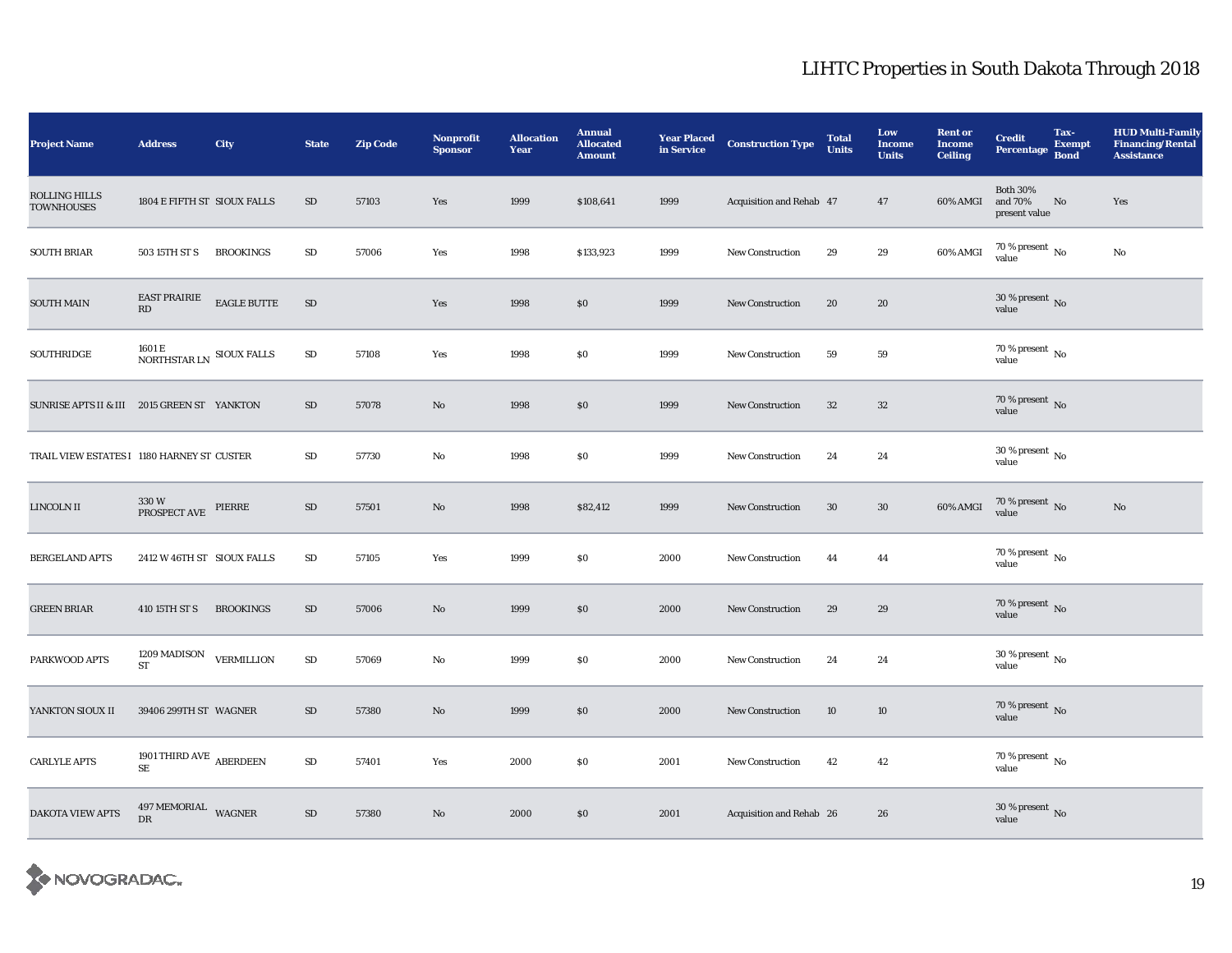| <b>Project Name</b>                             | <b>Address</b>                                                                 | City               | <b>State</b> | <b>Zip Code</b> | Nonprofit<br><b>Sponsor</b> | <b>Allocation</b><br>Year | <b>Annual</b><br><b>Allocated</b><br><b>Amount</b> | <b>Year Placed</b><br>in Service | <b>Construction Type</b>  | <b>Total</b><br>Units | Low<br><b>Income</b><br><b>Units</b> | <b>Rent or</b><br><b>Income</b><br><b>Ceiling</b> | <b>Credit</b><br><b>Percentage</b>             | Tax-<br><b>Exempt</b><br><b>Bond</b> | <b>HUD Multi-Family</b><br><b>Financing/Rental</b><br><b>Assistance</b> |
|-------------------------------------------------|--------------------------------------------------------------------------------|--------------------|--------------|-----------------|-----------------------------|---------------------------|----------------------------------------------------|----------------------------------|---------------------------|-----------------------|--------------------------------------|---------------------------------------------------|------------------------------------------------|--------------------------------------|-------------------------------------------------------------------------|
| <b>MEADOWLANDS</b>                              | $3501\,\mathrm{S}\,\mathrm{MARION}$ $$\,\mathrm{SIOUX}\,\mathrm{FALLS}$$<br>RD |                    | $\rm SD$     | 57106           | $\mathbf{N}\mathbf{o}$      | 2000                      | \$0                                                | 2001                             | Acquisition and Rehab 119 |                       | 119                                  |                                                   | 30 % present $\rm \gamma_{\rm PS}$<br>value    |                                      |                                                                         |
| <b>SUTTON PLACE I</b>                           | 3000 DOUGLAS YANKTON<br>AVE                                                    |                    | $\rm SD$     | 57078           | $\mathbf{N}\mathbf{o}$      | 2000                      | \$0                                                | 2001                             | <b>New Construction</b>   | 29                    | 29                                   |                                                   | $70\,\%$ present $\,$ No value                 |                                      |                                                                         |
| <b>WEST POINTE</b><br><b>TOWNHOMES I</b>        | $4400\,\rm{W}\,BRIGGS$ $\rm{SIOUX}\,FALLS$<br>${\rm DR}$                       |                    | $\rm SD$     | 57107           | Yes                         | 2000                      | \$0                                                | 2001                             | <b>New Construction</b>   | 29                    | 29                                   |                                                   | 70 % present $\,$ No $\,$<br>value             |                                      |                                                                         |
| <b>BRENNAN HILLS</b><br><b>TOWNHOMES</b>        | 4508 E<br><b>BRENNAN DR</b>                                                    | <b>SIOUX FALLS</b> | SD           | 57110           | $\mathbf{N}\mathbf{o}$      | 2001                      | \$0                                                | 2002                             | <b>New Construction</b>   | 62                    | 61                                   |                                                   | $70\,\%$ present $\,$ No value                 |                                      |                                                                         |
| <b>EAST WOODS</b>                               | <b>1705 E FIRST</b><br>AVE                                                     | <b>MITCHELL</b>    | ${\rm SD}$   | 57301           | $\mathbf{No}$               | 2001                      | \$0                                                | 2002                             | <b>New Construction</b>   | 45                    | 44                                   |                                                   | 70 % present $\,$ No $\,$<br>value             |                                      |                                                                         |
| <b>ELMWOOD ESTATES</b>                          | 601 N<br>ELMWOOD AVE SIOUX FALLS                                               |                    | ${\rm SD}$   | 57104           | $\mathbf{N}\mathbf{o}$      | 2000                      | $\$0$                                              | 2002                             | Acquisition and Rehab 98  |                       | 97                                   |                                                   | <b>Both 30%</b><br>and 70%<br>present value    | No                                   |                                                                         |
| <b>STONEY CREEK</b><br><b>TOWNHOMES I</b>       | 7412 W STONEY SIOUX FALLS<br><b>CREEK ST</b>                                   |                    | ${\rm SD}$   | 57106           | $\mathbf{No}$               | 2001                      | \$0                                                | 2002                             | <b>New Construction</b>   | 60                    | ${\bf 59}$                           |                                                   | $70\,\%$ present $\,$ No value                 |                                      |                                                                         |
| <b>SUTTON PLACE II</b>                          | $2908$ DOUGLAS $\quad$ YANKTON<br>AVE                                          |                    | ${\rm SD}$   | 57078           | $\mathbf{N}\mathbf{o}$      | 2001                      | \$0                                                | 2002                             | <b>New Construction</b>   | 30                    | 30                                   |                                                   | 70 % present $\,$ No $\,$<br>value             |                                      |                                                                         |
| TOWNE SQUARE APTS 505 W MAIN ST VERMILLION      |                                                                                |                    | SD           | 57069           | No                          | 2000                      | \$0                                                | 2002                             | <b>New Construction</b>   | 30                    | 30                                   |                                                   | 70 % present $\,$ No $\,$<br>value             |                                      |                                                                         |
| <b>WEST POINTE</b><br><b>TOWNHOMES II</b>       | 4401 W BRIGGS SIOUX FALLS<br>DR                                                |                    | $\rm SD$     | 57107           | $\rm No$                    | 2001                      | \$0                                                | 2002                             | <b>New Construction</b>   | 42                    | 42                                   |                                                   | 70 % present $\,$ No $\,$<br>value             |                                      |                                                                         |
| <b>BLACKHAWK APTS</b>                           | 103 WAMBLI DR EAGLE BUTTE                                                      |                    | SD           |                 | Yes                         | 2001                      | \$0                                                | 2003                             | <b>New Construction</b>   | 15                    | 15                                   |                                                   | 30 % present $\,$ No $\,$<br>value             |                                      |                                                                         |
| <b>CHURCHILL APTS &amp;</b><br><b>TOWNHOMES</b> | 215 KINNEY AVE RAPID CITY                                                      |                    | $\rm SD$     | 57702           | $\mathbf{N}\mathbf{o}$      | 2002                      | $\$0$                                              | 2003                             | Acquisition and Rehab 50  |                       | 50                                   |                                                   | <b>Both 30%</b><br>and $70\%$<br>present value | No                                   |                                                                         |
| <b>GREEN MEADOWS</b><br><b>TOWNHOMES</b>        | 1515 N DAVISON MITCHELL<br>${\rm ST}$                                          |                    | $\rm SD$     | 57301           | Yes                         | 2001                      | \$0                                                | 2003                             | Acquisition and Rehab 19  |                       | 19                                   |                                                   | <b>Both 30%</b><br>and 70%<br>present value    | No                                   |                                                                         |